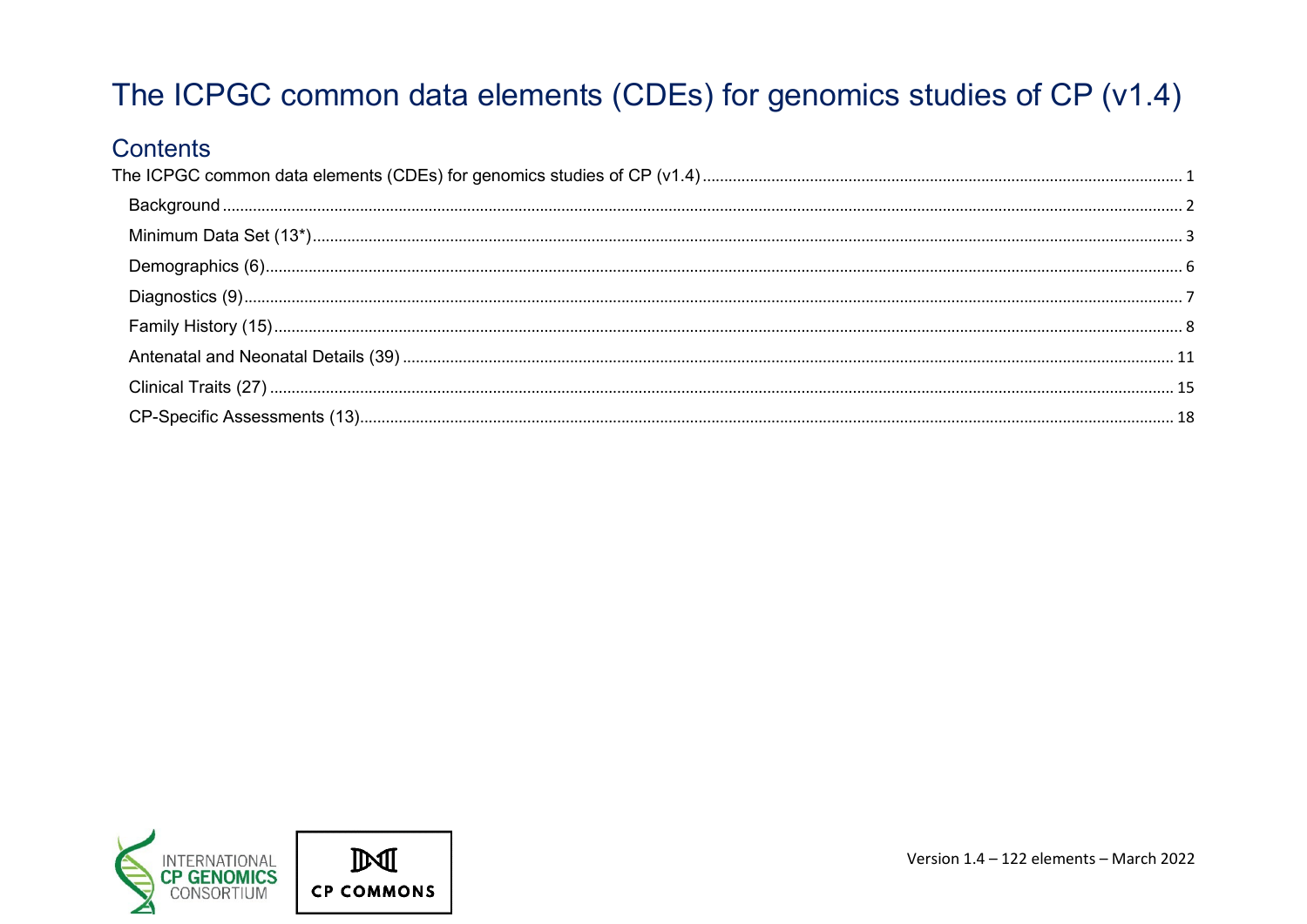#### <span id="page-1-0"></span>**Background**

These common data elements were developed in 2019-2020 by the International Cerebral Palsy Genomics Consortium Phenotype Working Group (DOI: [10.1111/dmcn.15245\)](https://doi.org/10.1111/dmcn.15245). The data elements are ranked in a hierarchy of Mandatory (MDS), Core, Recommended, or Exploratory.

They are designed to be used for genomics research studies in cerebral palsy to promote data harmonisation for data sharing purposes.

They are intended to be dynamic as we continue to refine and review these CDEs based on user feedback.

There are **122 CDEs**: 13 data elements make up the Minimum Data Set. The CDEs are broken up into different categories, with the Core CDEs at the top of each category.

Please note metric values only.

Please note, that if you wish to upload your data to the CP Commons, your clinical data will need to be coded according to these CDEs. There are an additional two data elements that are required for the CP Commons.

All multiple responses are separated by a SPACE only, no COMMAS.

If you would like any more information about these CDEs or preparing your data to submit to the CP Commons, please contact Yana Wilson [\(ywilson@cerebralpalsy.org.au\)](mailto:ywilson@cerebralpalsy.org.au).

Version: 1.4 // updated 30 March, 2022.

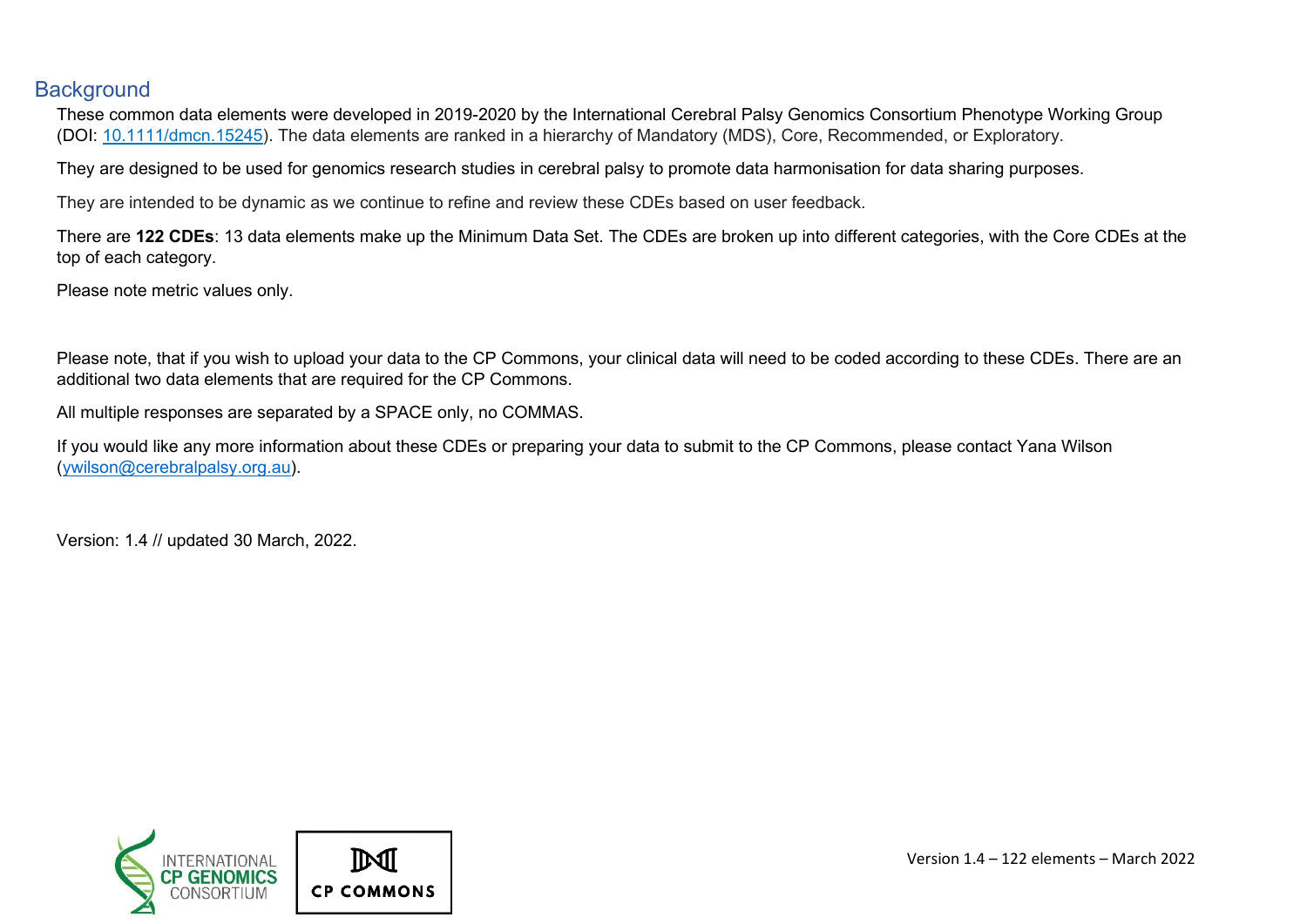### <span id="page-2-0"></span>Minimum Data Set (13\*)

|                     | <b>Field Name</b> | <b>Description</b>                                                                                                                              | <b>Value</b><br><b>Structure</b> | <b>Value Domain</b>                                                                                                                                                                                                                                                                                                                                                                                                                                                   | <b>Reference</b>                                                                                          | <b>Compatible</b><br><b>Resources</b> | <b>Hierarchy</b> |
|---------------------|-------------------|-------------------------------------------------------------------------------------------------------------------------------------------------|----------------------------------|-----------------------------------------------------------------------------------------------------------------------------------------------------------------------------------------------------------------------------------------------------------------------------------------------------------------------------------------------------------------------------------------------------------------------------------------------------------------------|-----------------------------------------------------------------------------------------------------------|---------------------------------------|------------------|
| CP Commons only*    | submitter_id      | Unique ID for each individual<br>assigned by the data<br>submitting team. The ID must<br>be two steps removed from<br>any personal information. | String                           | Length $= 20$                                                                                                                                                                                                                                                                                                                                                                                                                                                         | This is only a requirement for<br>the CP Commons.                                                         |                                       |                  |
|                     | family_id         | Unique ID assigned to each<br>family by the submitting team<br>(i.e. duos, trios, twins, quads,<br>pedigree).                                   | String                           | Length $= 20$                                                                                                                                                                                                                                                                                                                                                                                                                                                         | This is only a requirement for<br>the CP Commons.                                                         |                                       |                  |
|                     | date_collected    | What year was the data<br>collected in the original study?                                                                                      | Integer                          | Length = $4 (YYYY)$                                                                                                                                                                                                                                                                                                                                                                                                                                                   | <b>International Organisation for</b><br><b>Standardization ISO-8601</b><br>Gregorian calendar year only  |                                       | <b>Mandatory</b> |
| Set<br>Minimum Data | Pedigree          | What is the relationship of this<br>individual to the proband?                                                                                  | Integer                          | 0, Proband/Index<br>1, Daughter<br>2, Granddaughter<br>3. Grandson<br>4. Half-brother<br>5, Half-sister<br>6, Maternal Aunt<br>7, Maternal cousin<br>8, Maternal grandfather<br>9. Maternal Grandmother<br>10, Maternal Uncle<br>11, Brother<br>12, Father<br>13, Mother<br>14, Sister<br>15, Nephew<br>16, Niece<br>17, Paternal Aunt<br>18, Paternal Cousin<br>19, Paternal Grandfather<br>20, Paternal Grandmother<br>21, Paternal Uncle<br>22, Son<br>99, Unknown | <b>Logical Observation Identifiers</b><br><b>Numbers and Codes (LOINC)</b><br>Proband should always be 1. | Phenotips                             | <b>Mandatory</b> |



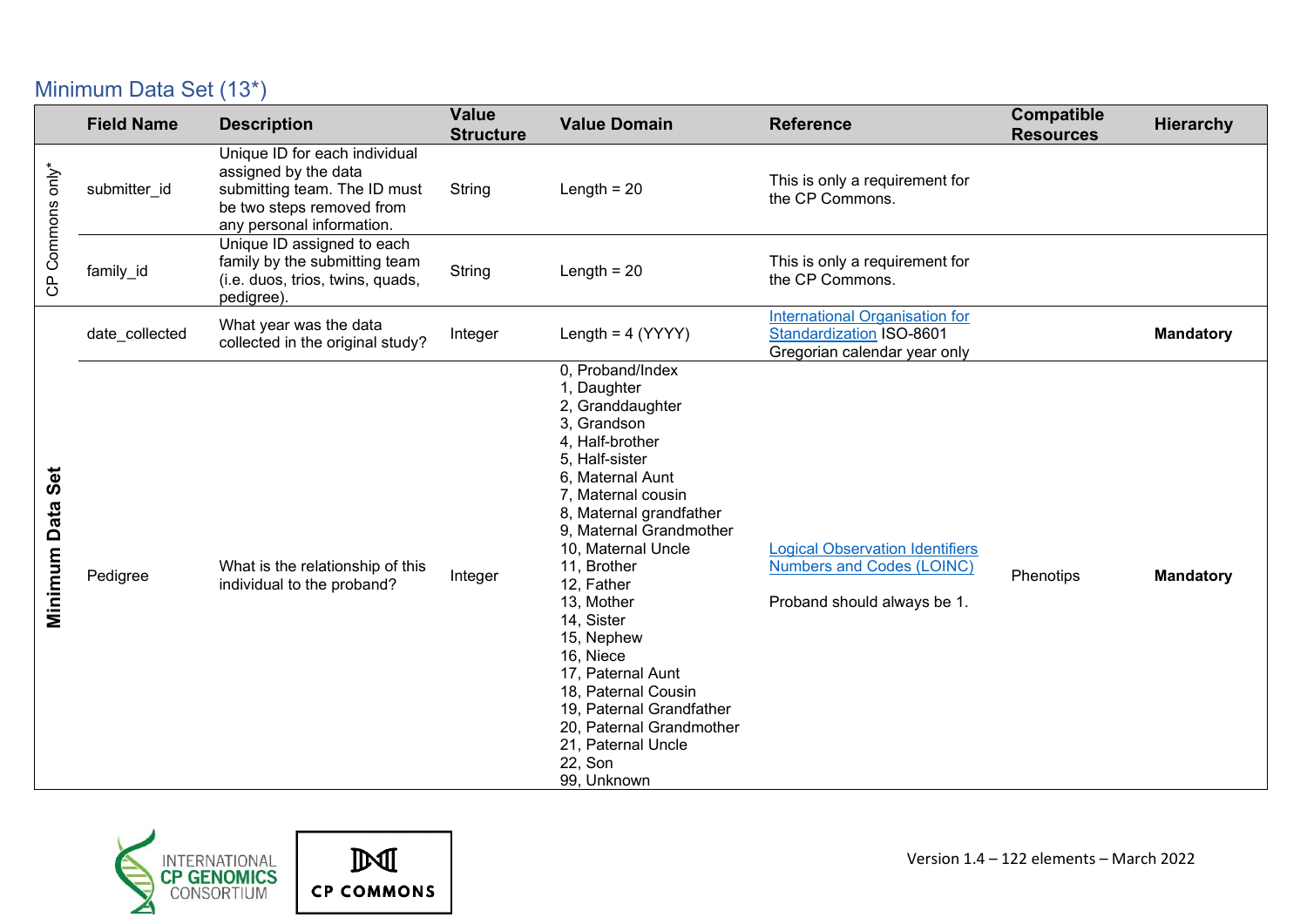|                              | Does the individual have any                                                                                      |         |                                                                                                           |                                                                                                                                 |                                                                                             |                  |
|------------------------------|-------------------------------------------------------------------------------------------------------------------|---------|-----------------------------------------------------------------------------------------------------------|---------------------------------------------------------------------------------------------------------------------------------|---------------------------------------------------------------------------------------------|------------------|
| clinical_status              | clinically relevant phenotype<br>present?                                                                         | Integer | 0. Unaffected<br>1. Affected                                                                              | Proband should always be 1.                                                                                                     | Phenotips                                                                                   | <b>Mandatory</b> |
| cp_phenotype                 | Does the individual have a<br>permanent (non-paroxysmal)<br>disorder of movement or<br>posture of central origin? | Integer | 0, No - EXCLUDE<br>1. Yes                                                                                 | Rosenbaum et al., 2007;<br><b>Surveillance of CP in Europe</b><br>(SCPE)                                                        |                                                                                             | <b>Mandatory</b> |
| degenerative                 | Is the condition progressive<br>(loss of previously acquired<br>skills)?                                          | Integer | 0, No - EXCLUDE<br>1, Yes                                                                                 | Rosenbaum et al., 2007                                                                                                          |                                                                                             | <b>Mandatory</b> |
| birth_year                   | What is the individual's year of<br>birth?                                                                        | Integer | Length = $4 (YYYY)$                                                                                       | <b>International Organisation for</b><br><b>Standardization ISO-8601</b><br>Gregorian calendar year only                        | NINDS (CP),<br>GRDR.<br>EPIRARE, RD-<br>Connect, ACPR,<br>Adelaide Biobank,<br>CP-NET, SCPE | <b>Mandatory</b> |
| sex                          | What is the sex of the<br>individual?                                                                             | Integer | 1, Male<br>2, Female<br>3, Intersex / Undetermined<br>99, Unknown                                         | <b>Systematized Nomenclature of</b><br><b>Medicine-Clinical Terms</b><br>(SNOMED-CT)                                            | NINDS (CP),<br>GRDR, RD-<br>Connect, ACPR,<br>SCPE, CP-NET                                  | <b>Mandatory</b> |
| birth_country                | What country was the<br>individual born in?                                                                       | String  | Length $= 2$                                                                                              | ISO-3166 2-alpha code                                                                                                           | NINDS (CP),<br>GRDR,<br>EPIRARE, RD-<br>Connect, ACPR,<br>CP-NET                            | <b>Mandatory</b> |
| positive_HPOs                | Please list positive Human<br>Phenotype Ontology (HPO)<br>traits:                                                 | String  | Length = $minimum 32$<br>(minimum 3 traits)                                                               | <b>Human Phenotype Ontology</b><br>HPO code: 9-digit alphanumeric<br>code with a colon.<br>Spaces between values, NO<br>commas. | RD-Connect,<br>Phenotips                                                                    | <b>Mandatory</b> |
| primary_motor                | What is the individuals<br>predominant CP motor type?                                                             | Integer | 1, Spastic<br>2, Dyskinetic - Dystonia<br>3, Dyskinetic -<br>Choreoathetosis<br>4, Ataxic<br>5, Hypotonic |                                                                                                                                 | ACPR, SCPE,<br><b>CP-NET</b>                                                                | <b>Mandatory</b> |
| primary_motor<br>_laterality | What is the laterality of the<br>individuals predominant motor<br>type?                                           | Integer | 1. Unilateral<br>2, Bilateral                                                                             | <b>Surveillance of CP in Europe</b><br>(SCPE)                                                                                   | Adelaide Biobank,<br><b>SCPE</b>                                                            | <b>Mandatory</b> |



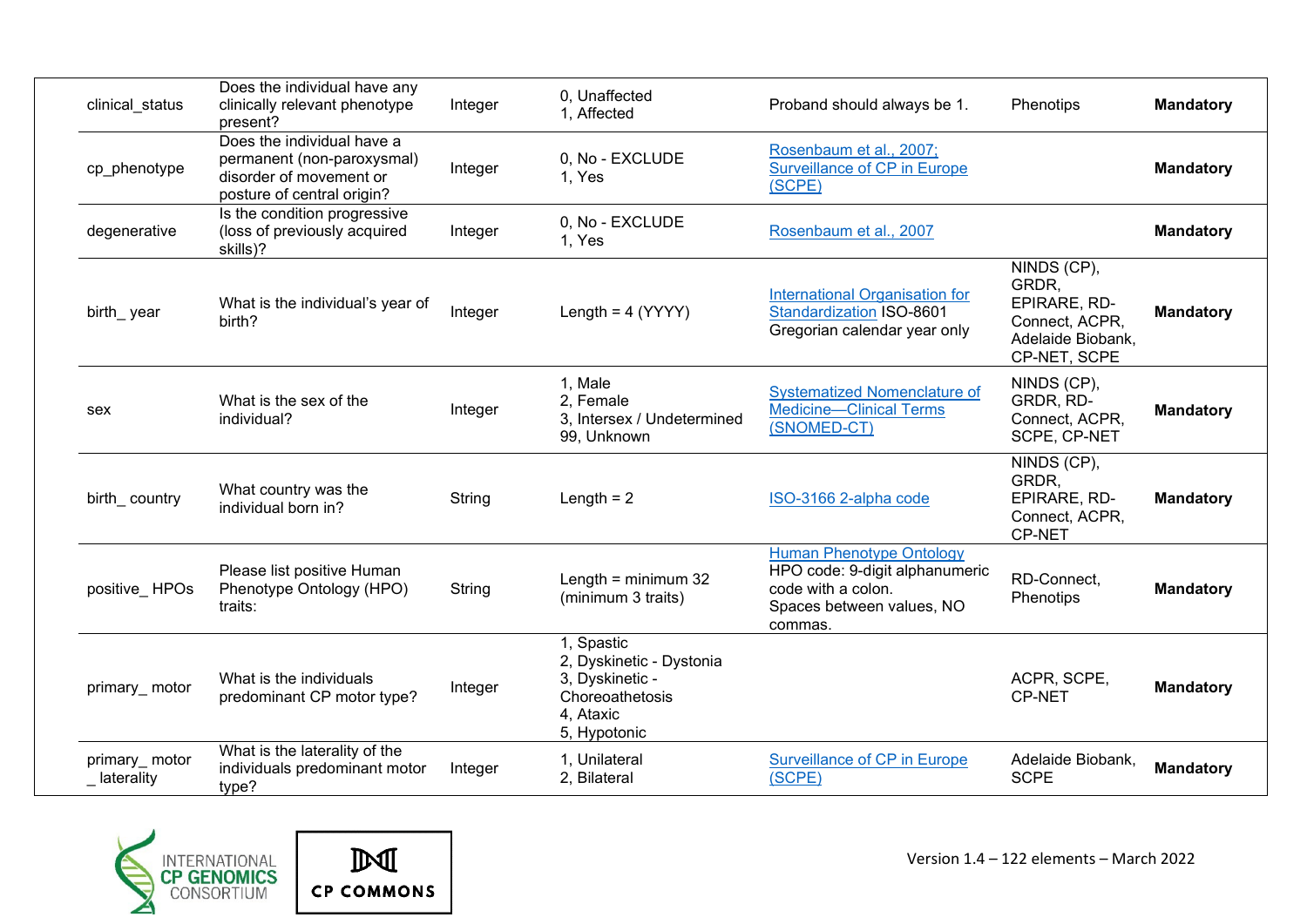<span id="page-4-0"></span>

| epilepsy     | Does the individual have<br>epilepsy?                                            | Integer | 0, No<br>. Yes<br>99, Unknown                                                         | <b>Logical Observation Identifiers</b><br><b>Numbers and Codes (LOINC)</b> | ACPR, SCPE,<br>CP-NET.<br>Adelaide Biobank,<br>NINDS (CP) | <b>Mandatory</b> |
|--------------|----------------------------------------------------------------------------------|---------|---------------------------------------------------------------------------------------|----------------------------------------------------------------------------|-----------------------------------------------------------|------------------|
| <b>GMFCS</b> | <b>Gross Motor Functioning</b><br><b>Classification System</b><br>(GMFCS)© Score | Integer | I, GMFCS I<br>2, GMFCS II<br>3, GMFCS III<br>4, GMFCS IV<br>5, GMFCS V<br>99, Unknown | <b>GMFCS: 5-level classification</b><br>system.                            | ACPR, CP-NET,<br>SCPE, Adelaide<br>Biobank, NINDS<br>(CP) | <b>Mandatory</b> |



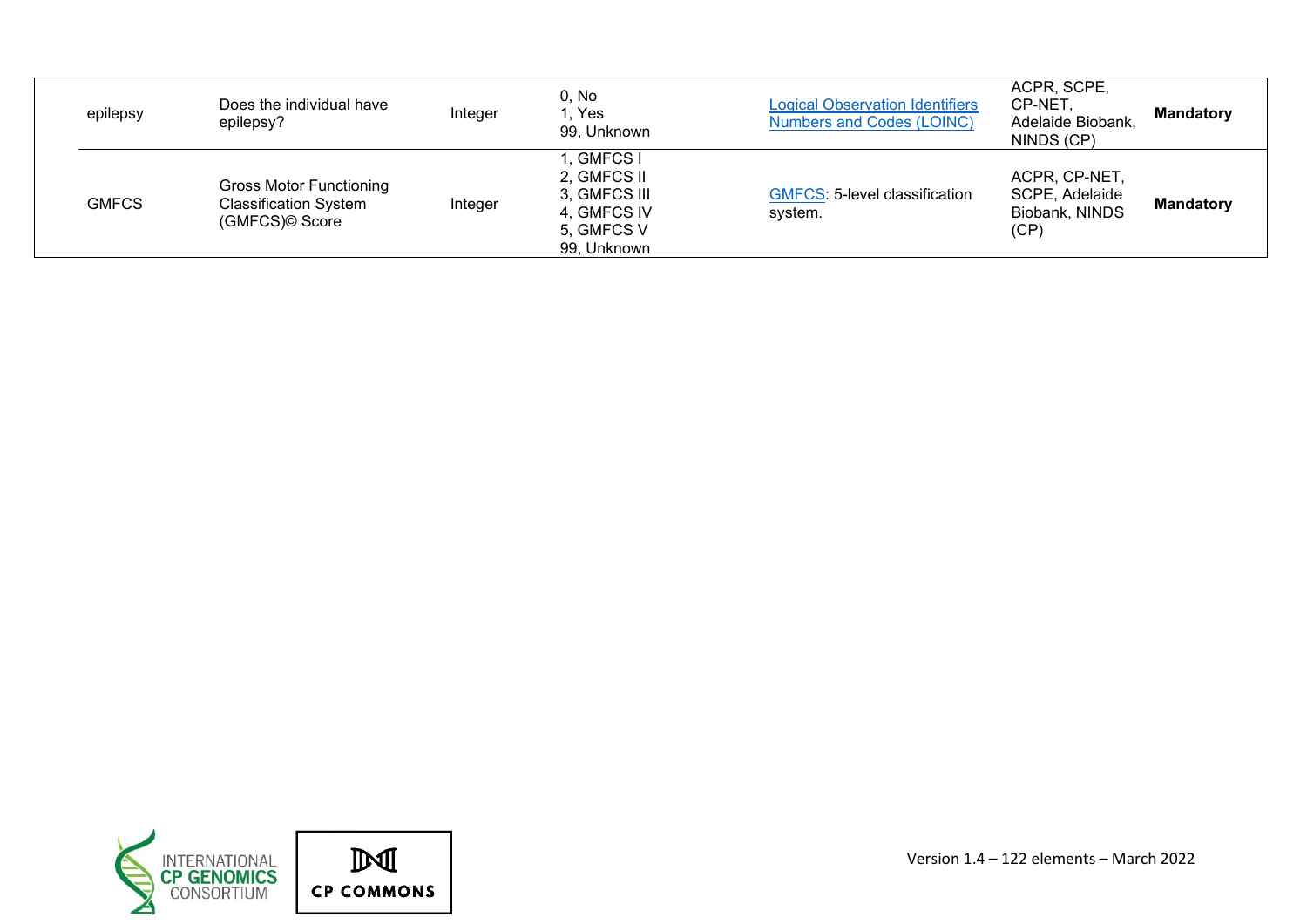### Demographics (6)

|              | <b>Field</b><br><b>Name</b> | <b>Description</b>                                                | <b>Value</b><br><b>Structure</b> | <b>Value Domain</b>                         | <b>Reference</b>                                                                                                                                                                                                                   | Compatible<br><b>Resources</b>              | <b>Hierarchy</b> |
|--------------|-----------------------------|-------------------------------------------------------------------|----------------------------------|---------------------------------------------|------------------------------------------------------------------------------------------------------------------------------------------------------------------------------------------------------------------------------------|---------------------------------------------|------------------|
|              | vital_<br>status            | Is the person alive?                                              | Integer                          | 1, Yes<br>2, No<br>3, Refused<br>4, Unknown | <b>LOINC</b>                                                                                                                                                                                                                       | RD-Connect,<br><b>GRDR, SCPE</b>            | Core             |
| Demographics | cause of<br>_death          | If deceased, what was the individuals<br>primary cause of death.  | String                           | Length = $3-7$ (XXX.X)                      | International Classification of<br>Disease (ICD-10) code<br>corresponding to principal cause<br>of death.<br>3-7 alphanumeric code with a<br>single period (.) that follows the<br>first 3 alphanumeric characters<br>(e.g. F91.9) | RD-Connect, CP-<br><b>NET</b>               | Core             |
|              | death<br>age                | If deceased, what was the<br>individual's age at time of death?   | Integer                          | Length $=$ 3                                | Age in months only                                                                                                                                                                                                                 | <b>SCPE</b>                                 | Recommend        |
|              | country_<br>residence       | What country does the individual<br>currently reside in?          | String                           | Length $= 2$                                | ISO-3166 2-alpha code                                                                                                                                                                                                              | NIH/NINDS/GRD<br>R, EPIRARE, RD-<br>Connect | Recommend        |
|              | personal<br>ethnicity       | What ethnicity does the individual<br>identify with?              | String                           | Length = $100$<br>Free text                 |                                                                                                                                                                                                                                    |                                             | Recommend        |
|              | genotype<br>_ethnicity      | What is the individuals' ethnicity; as<br>determined by genotype? | String                           | Length = $100$<br>Free text                 |                                                                                                                                                                                                                                    |                                             | Recommend        |

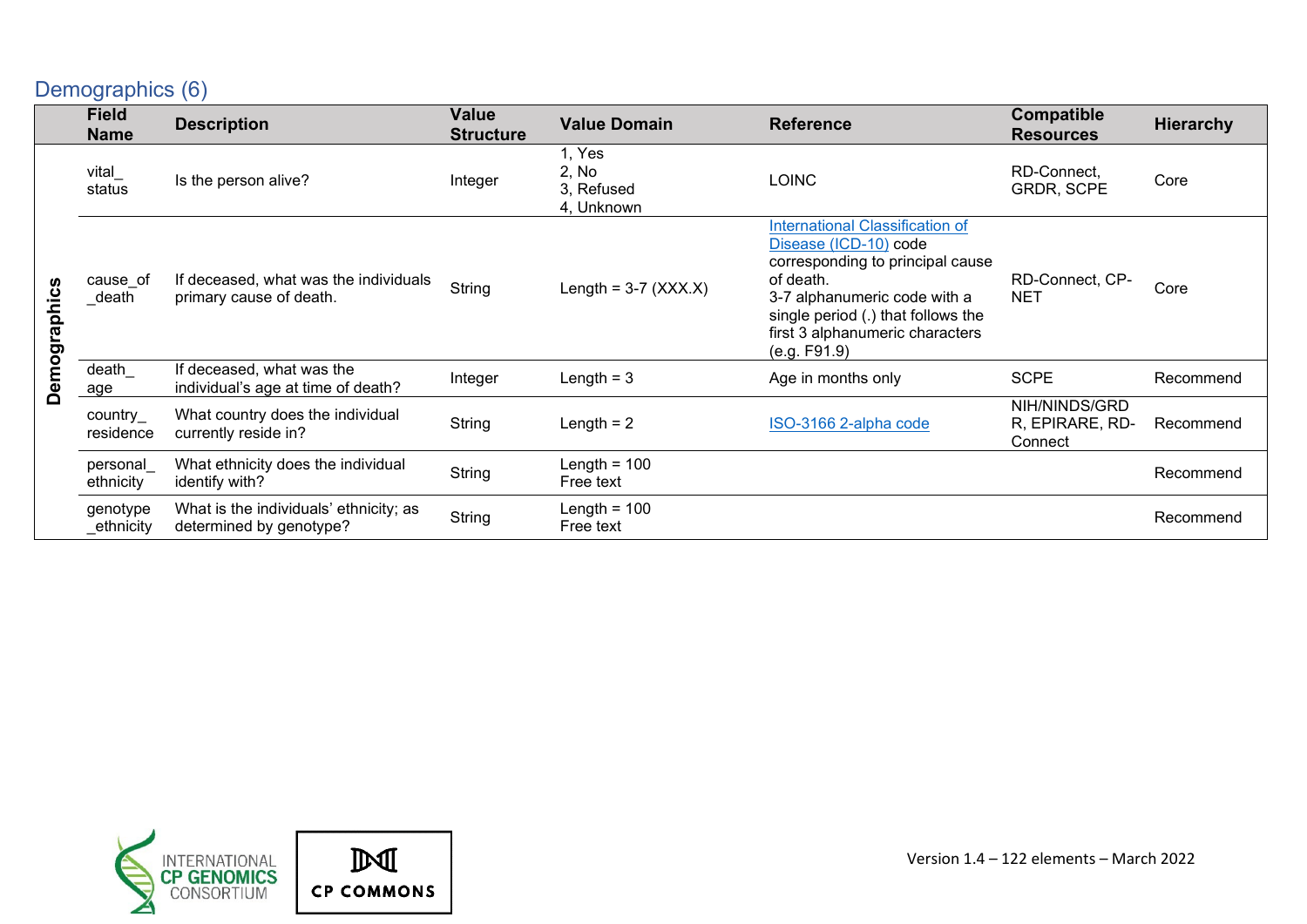# <span id="page-6-0"></span>Diagnostics (9)

|             | <b>Field</b><br><b>Name</b> | <b>Description</b>                                                                     | <b>Value</b><br><b>Structure</b> | <b>Value Domain</b>                                                        | <b>Reference</b>                                                                                                                                         | <b>Compatible</b><br><b>Resources</b>       | <b>Hierarchy</b> |
|-------------|-----------------------------|----------------------------------------------------------------------------------------|----------------------------------|----------------------------------------------------------------------------|----------------------------------------------------------------------------------------------------------------------------------------------------------|---------------------------------------------|------------------|
|             | $CP_dx$                     | Has the individual been diagnosed<br>with CP or suspected of having CP?                | Integer                          | 0, No<br>1, Yes                                                            |                                                                                                                                                          | ACPR, Adelaide<br>Biobank, SCPE             | Core             |
|             | confirmed<br>$_CP_dx$       | Was the diagnosis of CP been<br>confirmed                                              | Integer                          | 0, No<br>1, Yes<br>2, Not yet of age<br>99, Unknown                        |                                                                                                                                                          | ACPR, Adelaide<br>Biobank, CP-<br>NET, SCPE | Core             |
|             | <b>ORDO</b>                 | Has the individual been diagnosed<br>with a known syndrome (ORDO<br>codes)?            | Integer                          | Length = $3-6$                                                             | <b>Orphanet Rare Disease</b><br>Ontology (ORDO) code: 3-6<br>numeric code<br>See Vasant et al., 2014 for more<br>details.<br>List all applicable         | RD-Connect,<br>Phenotips, ACPR              | Core             |
|             | <b>OMIM</b>                 | Has the individual been diagnosed<br>with a genetic disorder (OMIM<br>codes)?          | Integer                          | Length = $6$                                                               | OMIM code corresponding to<br>any genetic conditions the<br>individual has been diagnosed<br>with.<br>List all applicable                                | RD-Connect,<br>Phenotips, ACPR              | Core             |
| Diagnostics | <b>MONDO</b>                | Please describe any medical<br>conditions the individual may have<br>(MONDO ontology): | String                           | Length = $13$                                                              | <b>Mondo Disease Ontology</b><br>13-digit alphanumeric code with<br>a colon between letters and<br>numbers.<br>List all applicable<br>e.g. MONDO:0009562 |                                             |                  |
|             | ICD <sub>10</sub>           | Please describe any medical<br>conditions the individual may have<br>$(ICD-10 codes):$ | String                           | Length = $3-7$ (XXX.X)                                                     | ICD-10 code corresponding to<br>any medical conditions the<br>individual may have<br>List all applicable                                                 | RD-Connect,<br>Phenotips, ACPR              | Core             |
|             | $CP_dx$<br>age              | Age when the individual was first<br>diagnosed with CP?                                | Integer                          | Length = $1-3$                                                             | Age in months                                                                                                                                            | ACPR, CP-NET                                | Recommend        |
|             | timing_C<br>P_injury        | During what period did the<br>individuals' CP-related brain<br>disturbance occur?      | Integer                          | 1, Prenatal and perinatal<br>2, Post-neonatal<br>3, Unknown<br>99, Unknown | <b>Australian CP Register</b>                                                                                                                            | ACPR, SCPE,<br>Biobank, CP-NET              | Recommend        |
|             | cp_onset                    | Was onset of permanent (non-<br>paroxysmal) movement disorder at<br>age 2 or younger?  | Integer                          | 0, No<br>1, Yes                                                            | Rosenbaum et al., 2007                                                                                                                                   |                                             | Exploratory      |



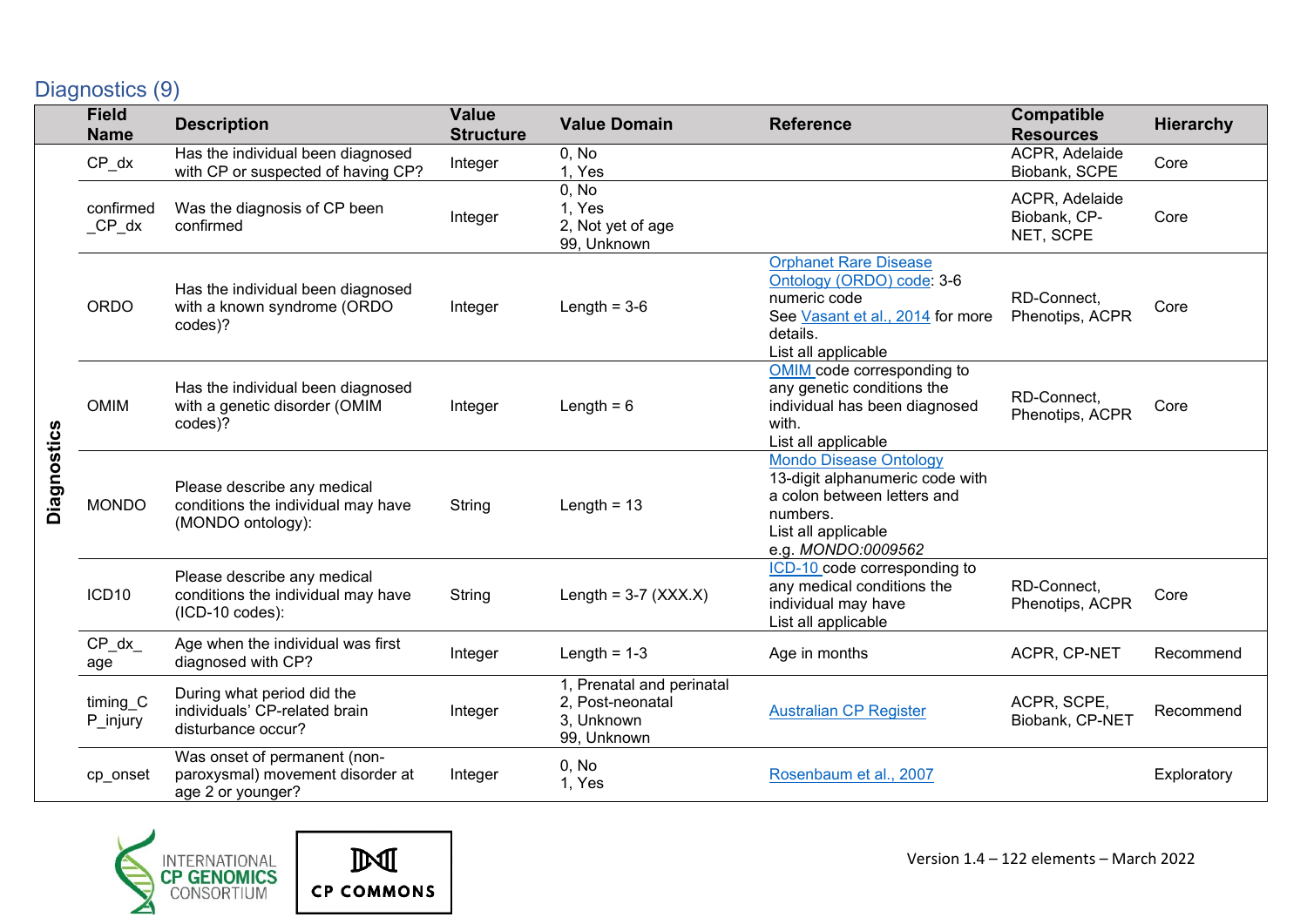### <span id="page-7-0"></span>Family History (15)

|                | <b>Field</b><br><b>Name</b>              | <b>Description</b>                                                                                    | <b>Value</b><br><b>Structure</b> | <b>Value Domain</b>                                                                                                                                                                                                                                                                                                                                                                                          | <b>Reference</b>                                                                                             | Compatible<br><b>Resources</b>                            | <b>Hierarchy</b> |
|----------------|------------------------------------------|-------------------------------------------------------------------------------------------------------|----------------------------------|--------------------------------------------------------------------------------------------------------------------------------------------------------------------------------------------------------------------------------------------------------------------------------------------------------------------------------------------------------------------------------------------------------------|--------------------------------------------------------------------------------------------------------------|-----------------------------------------------------------|------------------|
|                | mat_age                                  | Maternal age at time of birth of<br>proband                                                           | Integer                          | Length $= 2$                                                                                                                                                                                                                                                                                                                                                                                                 | <b>Australian and New</b><br><b>Zealand Neonatal Network</b><br>Data Dictionary (ANZNN)<br>Age in years only | ACPR, Adelaide<br>Biobank, CP-NET,<br>NINDS, SCPE         | Core             |
|                | pat_age                                  | Paternal age at time of birth of<br>proband                                                           | Integer                          | Length $= 2$                                                                                                                                                                                                                                                                                                                                                                                                 | Age in years only                                                                                            | ACPR, Adelaide<br>Biobank, CP-NET,<br><b>NINDS</b>        | Core             |
|                | consangui<br>nity                        | Is any consanguinity reported?                                                                        | Integer                          | 0, No<br>1, Yes                                                                                                                                                                                                                                                                                                                                                                                              |                                                                                                              | ACPR, Adelaide<br>Biobank, CP-NET,<br>EPIRARE, RD-Connect | Core             |
|                | CP_family<br>$\overline{\phantom{a}}$ hx | Is there a family history of CP?                                                                      | Integer                          | 0, No<br>1, Yes                                                                                                                                                                                                                                                                                                                                                                                              |                                                                                                              | ACPR, Adelaide<br>Biobank, CP-NET,<br><b>NINDS</b>        | Core             |
|                | neuro fa<br>$mily_hx$                    | Is there a family history of<br>neurological disorders?                                               | Integer                          | 0, No<br>1, Yes                                                                                                                                                                                                                                                                                                                                                                                              |                                                                                                              | ACPR, Adelaide<br>Biobank, CP-NET                         | Core             |
| Family History | CP_family<br>hx<br>_detail               | If there is a family history of CP,<br>please select all members that<br>have been diagnosed with CP? | Integer                          | 0, None<br>1, Daughter<br>2, Granddaughter<br>3, Grandson<br>4, Half-brother<br>5, Half-sister<br>6, Maternal aunt<br>7, Maternal cousin<br>8, Maternal grandfather<br>9, Maternal grandmother<br>10, Maternal uncle<br>11, Brother<br>12, Father<br>13, Mother<br>14, Sister<br>15, Nephew<br>16, Niece<br>17, Paternal aunt<br>18, Paternal cousin<br>19, Paternal grandfather<br>20, Paternal grandmother | <b>LOINC Family Relations</b>                                                                                |                                                           | Recommen<br>ded  |



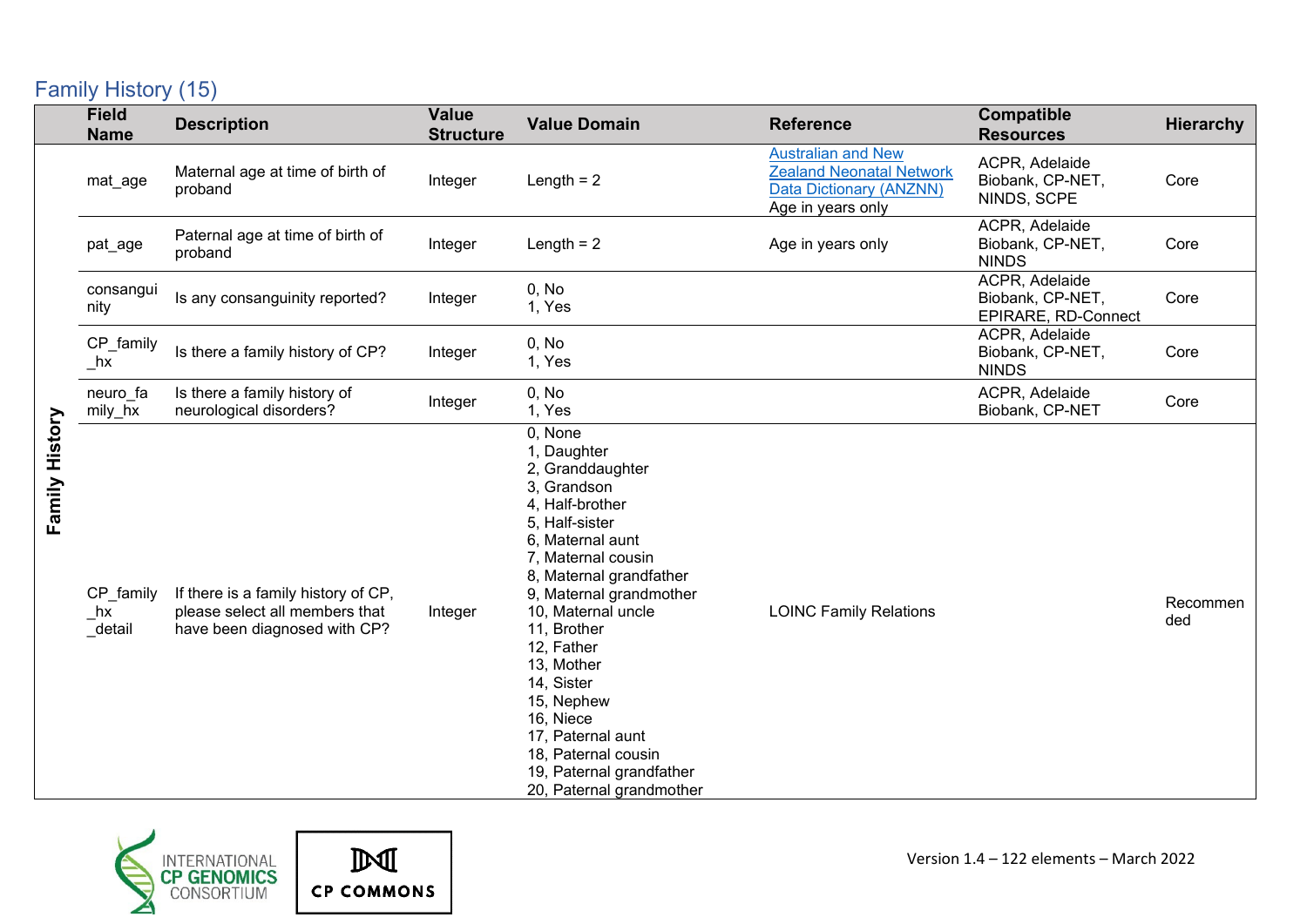|                                |                                                                                                                                                           |         | 21, Paternal uncle<br>22, Son                                                                                                                                                                                                                                                                                                                                                                                                                 |                               |             |                 |
|--------------------------------|-----------------------------------------------------------------------------------------------------------------------------------------------------------|---------|-----------------------------------------------------------------------------------------------------------------------------------------------------------------------------------------------------------------------------------------------------------------------------------------------------------------------------------------------------------------------------------------------------------------------------------------------|-------------------------------|-------------|-----------------|
| neuro_fa<br>mily_hx_d<br>etail | If there is a family history of<br>neurological disorders, please list<br>all family members that have<br>been diagnosed with a<br>neurological disorder. | Integer | 0, None<br>1, Daughter<br>2, Granddaughter<br>3, Grandson<br>4, Half-brother<br>5, Half-sister<br>6, Maternal aunt<br>7, Maternal cousin<br>8, Maternal grandfather<br>9, Maternal grandmother<br>10, Maternal uncle<br>11, Brother<br>12, Father<br>13, Mother<br>14, Sister<br>15, Nephew<br>16, Niece<br>17, Paternal aunt<br>18, Paternal cousin<br>19, Paternal grandfather<br>20, Paternal grandmother<br>21, Paternal uncle<br>22, Son | <b>LOINC Family Relations</b> |             | Recommen<br>ded |
| neuro_fa<br>mily<br>hx text    | If there is a family history of<br>neurological disorders, please<br>describe:                                                                            | String  | Length = $250$<br>Free text                                                                                                                                                                                                                                                                                                                                                                                                                   |                               |             | Recommen<br>ded |
| mat_cob                        | Maternal Country of Birth                                                                                                                                 | String  | Length $= 2$                                                                                                                                                                                                                                                                                                                                                                                                                                  | ISO-3166 2-alpha code         | ACPR, NINDS | Recommen<br>ded |
| mat_edu                        | <b>Maternal Education</b><br>(completed)                                                                                                                  | Integer | 1, Primary school only<br>2, High school graduate or<br>equivalent<br>3, Occupational / Technical /<br>Vocational qualifications<br>4, Undergraduate university<br>qualifications<br>5, Postgraduate university<br>qualifications<br>6, Never attended                                                                                                                                                                                        | Completed education only      |             | Recommen<br>ded |



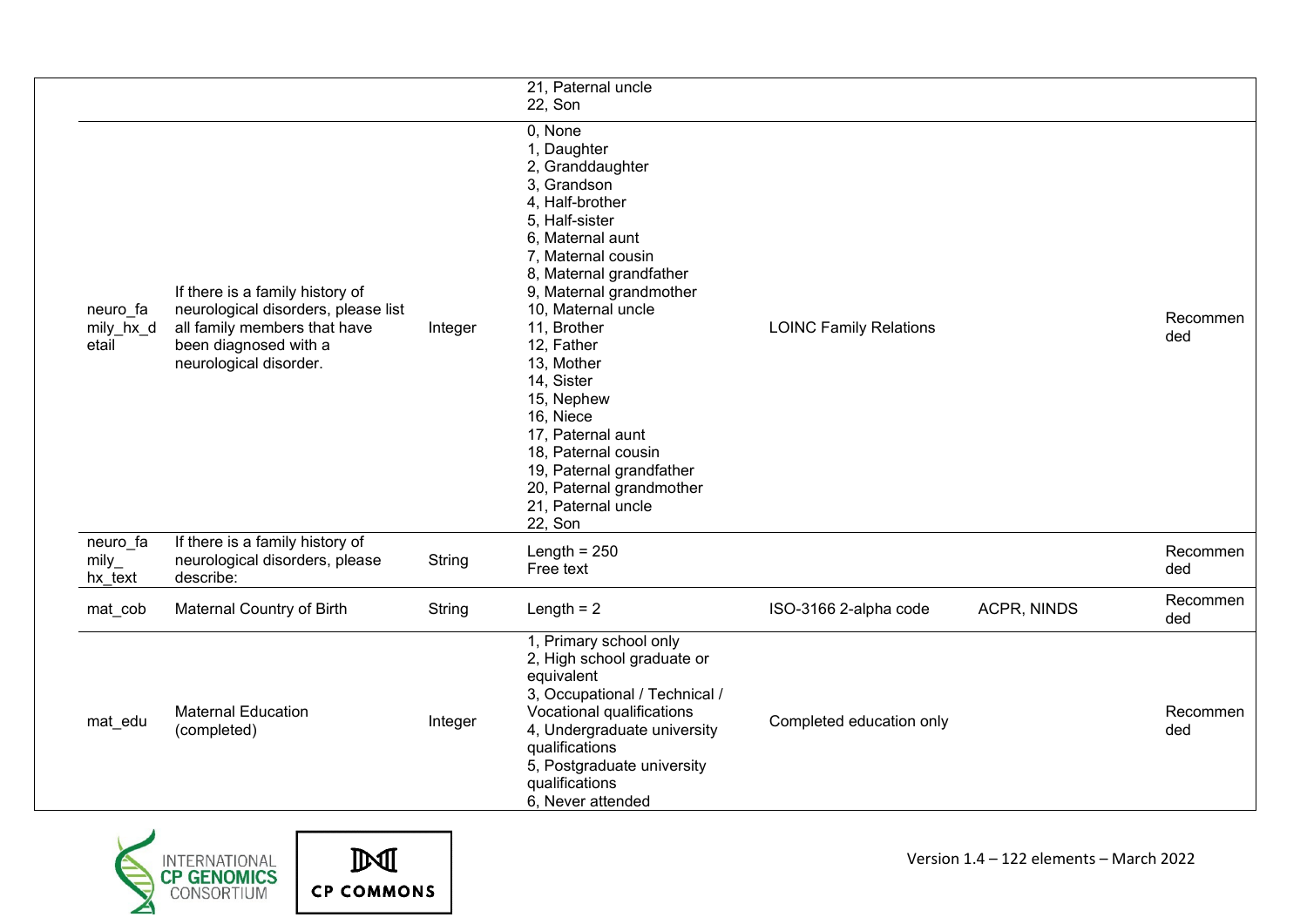| pat cob           | Paternal Country of Birth                                                                       | String  | Length $= 2$                                                                                                                                                                                                                            | ISO-3166 2-alpha code    | ACPR, NINDS | Recommen<br>ded |
|-------------------|-------------------------------------------------------------------------------------------------|---------|-----------------------------------------------------------------------------------------------------------------------------------------------------------------------------------------------------------------------------------------|--------------------------|-------------|-----------------|
| pat_edu           | <b>Paternal Education</b><br>(completed)                                                        | Integer | 1, Primary school only<br>2, High school graduate or<br>equivalent<br>3, Occupational / Technical /<br>Vocational<br>4, Undergraduate university<br>qualifications<br>5, Postgraduate university<br>qualifications<br>6, Never attended | Completed education only |             | Recommen<br>ded |
| siblings          | Does the individual have<br>sibling/s?                                                          | Integer | 0, No<br>1, Yes                                                                                                                                                                                                                         |                          |             | Recommen<br>ded |
| sib_numb<br>er    | If the individual has sibling/s, how<br>many siblings?                                          | Integer | Length = $1-2$                                                                                                                                                                                                                          |                          |             | Recommen<br>ded |
| sib_phen<br>otype | Please describe any relevant<br>clinical conditions or phenotypes<br>present in the sibling(s): | String  | Length = $250$<br>Free text                                                                                                                                                                                                             |                          |             | Recommen<br>ded |

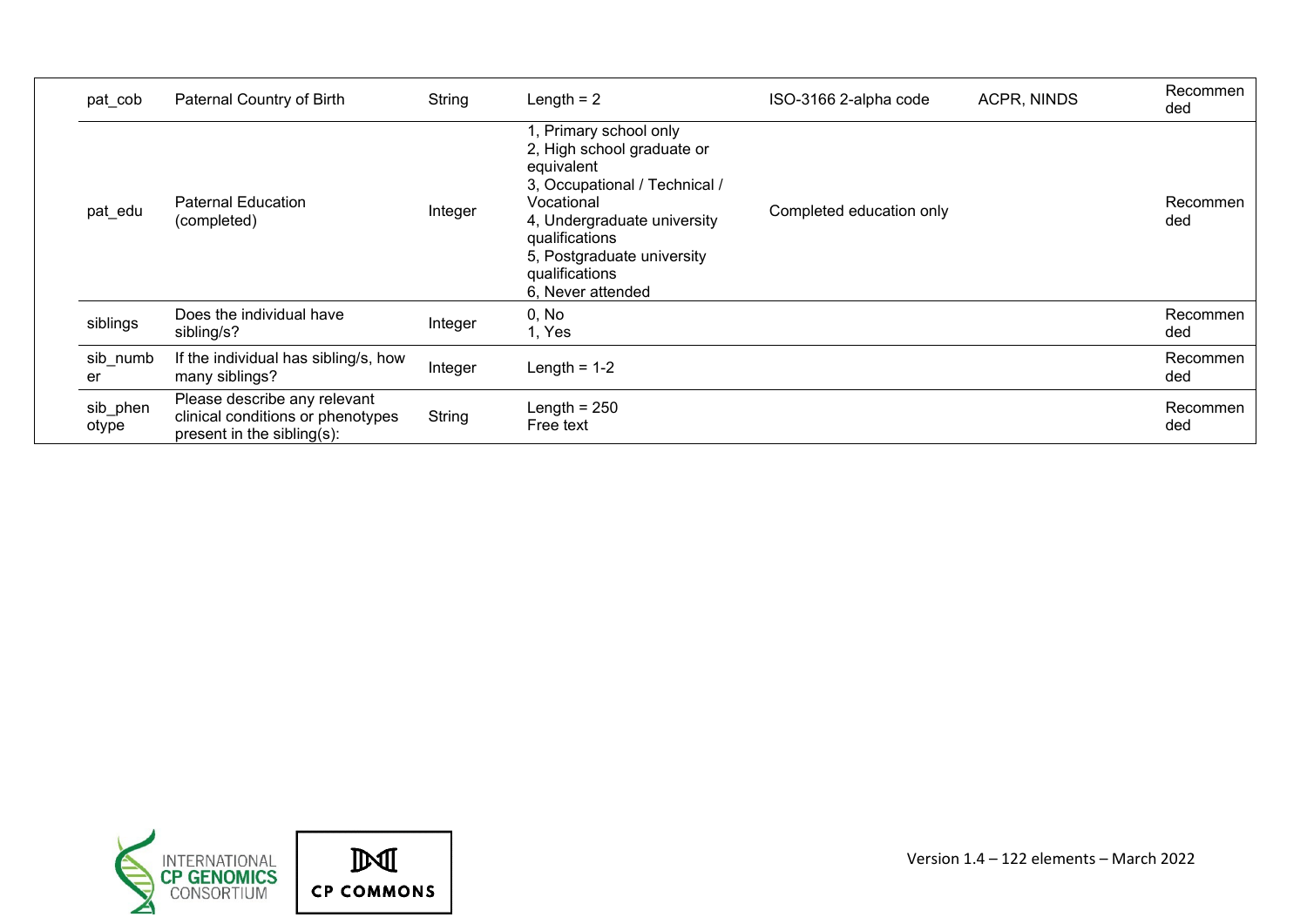|                      | <b>Field</b><br><b>Name</b> | <b>Description</b>                                                                                                                                       | <b>Value</b><br><b>Structure</b> | <b>Value Domain</b>                                                                                                                                                                                                                                                                        | <b>Reference</b> | Compatible<br><b>Resources</b>                           | <b>Hierarchy</b> |
|----------------------|-----------------------------|----------------------------------------------------------------------------------------------------------------------------------------------------------|----------------------------------|--------------------------------------------------------------------------------------------------------------------------------------------------------------------------------------------------------------------------------------------------------------------------------------------|------------------|----------------------------------------------------------|------------------|
|                      | preterm_b<br>irth           | Was there a preterm birth prior to<br>this individual?                                                                                                   | Integer                          | 0, No<br>1, Yes                                                                                                                                                                                                                                                                            |                  | ACPR, CP-NET                                             | Core             |
|                      | perinatal<br>death          | Was there a perinatal death prior<br>to this individual? (includes more<br>than 20 completed weeks, still<br>births and death during neonatal<br>period) | Integer                          | 0, No<br>1, Yes                                                                                                                                                                                                                                                                            |                  | ACPR, CP-NET                                             | Core             |
| and Neonatal Details | conceptio<br>n.             | Was the individual conceived<br>through assisted conception?                                                                                             | Integer                          | 0, No<br>1, Yes - Ovulation Stimulation<br>only<br>3, Yes - Artificial Insemination<br>(AI)<br>4, Yes - In Vitro Fertilisation<br>(IVF)<br>5, Yes - Intra Cytoplasmic<br>Sperm Injection (ICSI)<br>6, Yes - Gamete Intrafallopian<br>Transfer (GIFT)<br>7. Yes - Other<br>8, Yes - Unknown | <b>ACPR</b>      | ACPR, CP-NET, RD-<br>Connect                             | Core             |
| <b>Antenatal</b>     | delivery                    | Method of delivery                                                                                                                                       | Integer                          | 1, Vaginal non-instrumental<br>2, Vaginal instrumental<br>3. Elective c-section<br>4, Emergency c-section<br>99, Unknown                                                                                                                                                                   | <b>ANZNN</b>     | ACPR, Adelaide<br>Biobank, CP-NET,<br><b>SCPE</b>        | Core             |
|                      | ga                          | Gestational age                                                                                                                                          | Integer                          | Length = $minimum 2$                                                                                                                                                                                                                                                                       | Completed weeks  | ACPR, Adelaide<br>Biobank, CP-NET, RD-<br>Connect        | Core             |
|                      | bw                          | Birth weight                                                                                                                                             | <b>Numeric</b>                   | Length = $minimum3$                                                                                                                                                                                                                                                                        | Grams only       | ACPR, Adelaide<br>Biobank, CP-NET,<br><b>GRDR, NINDS</b> | Core             |
|                      | head_cir                    | Head circumference of individual<br>at time of birth                                                                                                     | Numeric                          | Length = $minimum 2$                                                                                                                                                                                                                                                                       | Centimetres only | ACPR, CP-NET, NINDS                                      | Core             |
|                      | plurality                   | <b>Birth plurality</b>                                                                                                                                   | Integer                          | 1, Singleton<br>2, Twin<br>3, Triplet<br>4, Quadruplets                                                                                                                                                                                                                                    | <b>ANZNN</b>     | ACPR, Adelaide<br>Biobank, CP-NET,<br><b>SCPE</b>        | Core             |

<span id="page-10-0"></span>

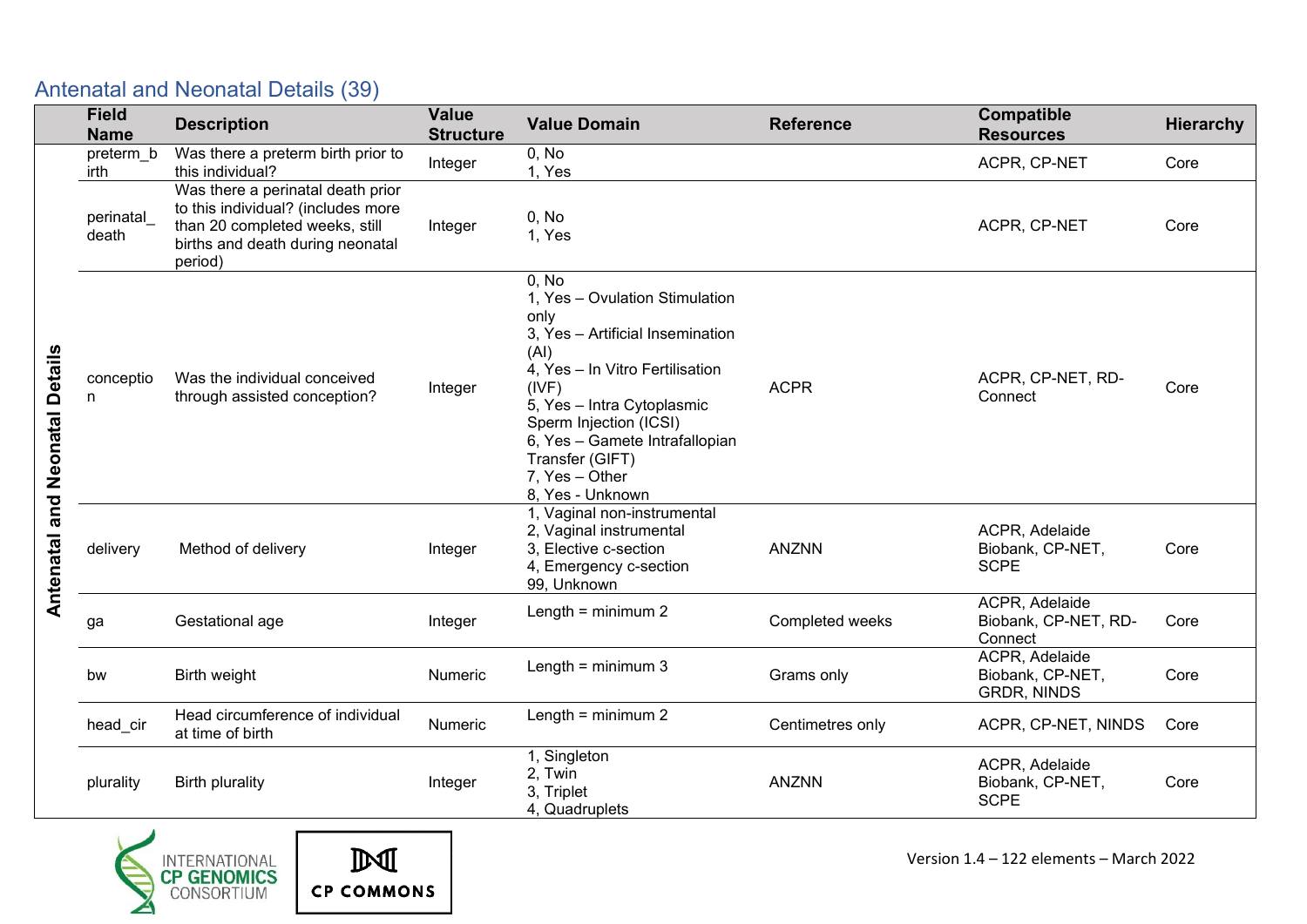|                              |                                                                                 |         | 5, Quintuplets<br>6, Sextuplets<br>7. Other                       |        |                                                   |                 |
|------------------------------|---------------------------------------------------------------------------------|---------|-------------------------------------------------------------------|--------|---------------------------------------------------|-----------------|
| zygotic                      | If this was a multiple birth, what<br>was the zygosity:                         | Integer | 1, Monozygotic<br>2, Dizygotic<br>3, Other                        | CP-NET | <b>CP-NET</b>                                     | Core            |
| amniotic                     | If this was a multiple birth, what<br>was the amnionicity:                      | Integer | 1, Monoamniotic<br>2. Diamniotic<br>3. Triamniotic<br>4. Other    | CP-NET | <b>CPP-NET</b>                                    | Core            |
| chorionic                    | If this was a multiple birth, what<br>was the chorionicity:                     | Integer | 1. Monochorionic<br>2. Dichorionic<br>3. Trichorionic<br>4, Other | CP-NET | <b>CP-NET</b>                                     | Core            |
| newborn<br>care              | Did the individual receive more<br>than routine newborn care?                   | Integer | 0. No<br>1, Yes                                                   |        | ACPR, Adelaide<br>Biobank, CP-NET,<br><b>SCPE</b> | Core            |
| hypother<br>mia              | Did the individual receive<br>therapeutic cooling?                              | Integer | 0. No<br>1, Yes                                                   |        | ACPR, CP-NET, SCPE                                | Core            |
| ventilation                  | Did the individual receive<br>mechanical ventilation?                           | Integer | 0, No<br>1, Yes                                                   |        | CP-NET, SCPE                                      | Core            |
| neo_infec<br>tion            | Was infection present during the<br>neonatal period?                            | Integer | 0, No<br>1, Yes                                                   |        | ACPR, CP-NET                                      | Core            |
| fetal<br>abnormali<br>ty     | Was a fetal abnormality identified<br>by ultrasound during pregnancy?           | Integer | 0, No<br>1, Yes                                                   |        | ACPR, SCPE                                        | Core            |
| fetal abn<br>ormal<br>detail | Please describe the fetal<br>ultrasound abnormality:                            | String  | Length = $100$<br>Free text                                       |        | <b>SCPE</b>                                       | Recommen<br>ded |
| first ante<br>_visit         | Total number of completed weeks<br>of the pregnancy at first antenatal<br>visit | Integer | Length = $minimum 1$                                              |        |                                                   | Recommen<br>ded |
| mat_princ<br>ipal<br>morbid  | Pre-existing maternal morbidity,<br>principal diagnosis                         | String  | Length = $200$<br>Free text                                       |        |                                                   | Recommen<br>ded |
| mat_add<br>morbid            | Pre-existing maternal morbidity,<br>additional diagnoses                        | String  | Length = $200$<br>Free text                                       |        |                                                   | Recommen<br>ded |



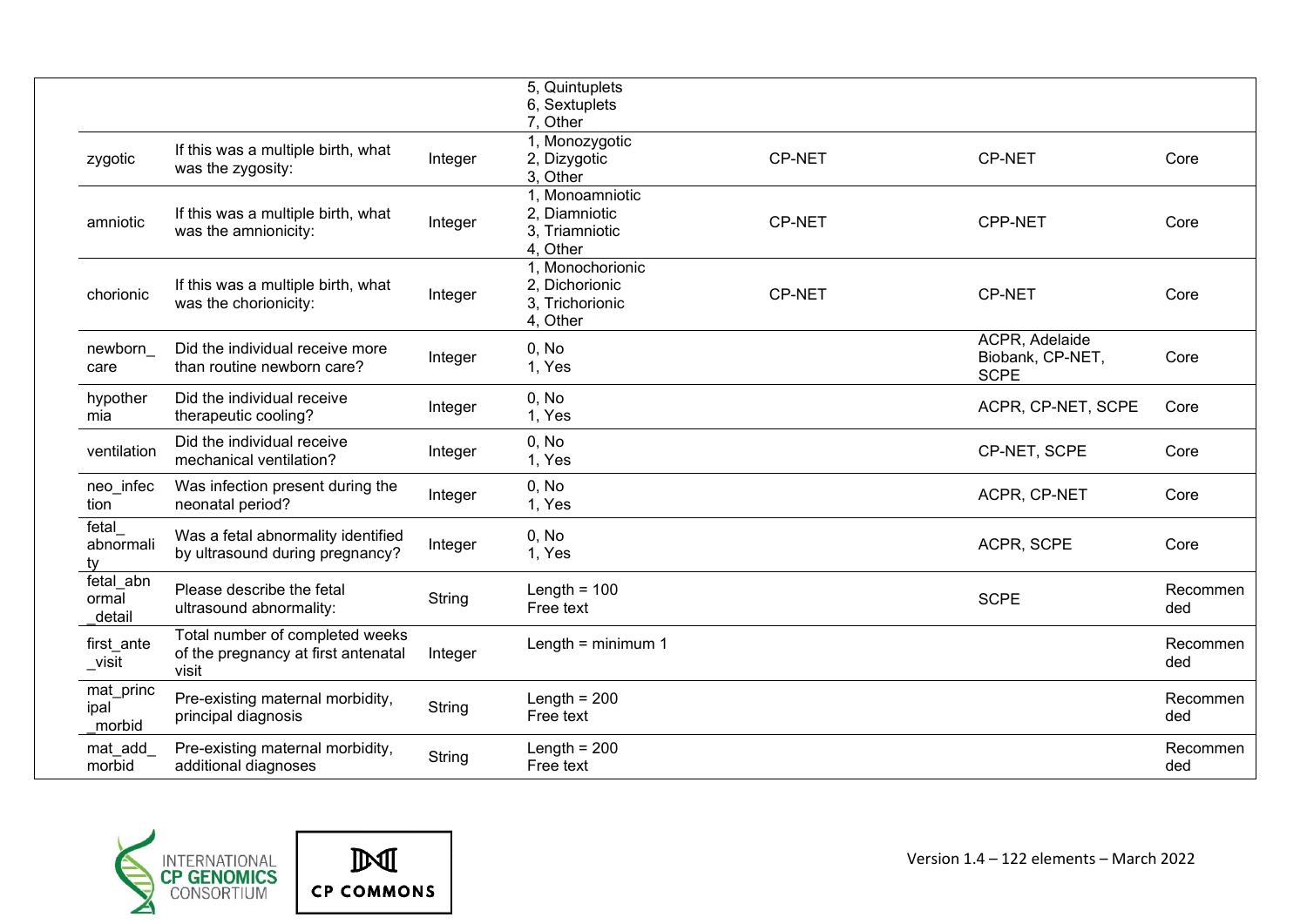| gestation<br>_ principal<br>morbid | Maternal morbidity (pregnancy -<br>and birth-related), principal<br>diagnosis                           | String        | Length = $200$<br>Free text                                                                                                                                |                           |                                                   | Recommen<br>ded |
|------------------------------------|---------------------------------------------------------------------------------------------------------|---------------|------------------------------------------------------------------------------------------------------------------------------------------------------------|---------------------------|---------------------------------------------------|-----------------|
| gestation<br>add<br>morbid         | Maternal morbidity (pregnancy-<br>and birth-related), additional<br>diagnoses                           | <b>String</b> | Length = $200$<br>Free text                                                                                                                                |                           |                                                   | Recommen<br>ded |
| G_smoke                            | Did the mother smoke during<br>pregnancy?                                                               | Integer       | 0, No<br>1, Yes                                                                                                                                            |                           | <b>CP-NET</b>                                     | Recommen<br>ded |
| G_alcohol                          | How many standard alcoholic<br>drinks did the mother consume<br>per week during pregnancy?              | Integer       | Length = $minimum 1$                                                                                                                                       |                           | <b>CP-NET</b>                                     | Recommen<br>ded |
| G_drug                             | During the first trimester, did the<br>mother use any recreational<br>drugs?                            | Integer       | 0, No<br>1, Yes                                                                                                                                            |                           | <b>CP-NET</b>                                     | Recommen<br>ded |
| teratogen                          | Please describe any teratogen<br>exposure prior to, or during<br>pregnancy                              | String        | Length = $100$<br>Free text                                                                                                                                |                           | <b>CP-NET</b>                                     | Recommen<br>ded |
| labour_on<br>set                   | Onset of labour during this<br>individual's birth                                                       | Integer       | 1, Spontaneous<br>2. Induced<br>3, No labour                                                                                                               |                           | <b>CP-NET</b>                                     | Recommen<br>ded |
| birth<br>presentati<br>on          | Presentation at birth:                                                                                  | Integer       | 1, Cephalic - including face and<br>brow<br>2, Breech<br>3, Other - includes transverse<br>lie                                                             | <b>ANZNN</b>              |                                                   | Recommen<br>ded |
| birth_orde                         | Birth order if a multiple birth:                                                                        | Integer       | 1, First of multiple<br>2, Second of multiple<br>3, Third of multiple<br>4, Fourth of multiple<br>5, Fifth of multiple<br>6, Sixth of multiple<br>7, Other | SCPE / ACPR               | ACPR, Adelaide<br>Biobank, CP-NET,<br><b>SCPE</b> | Recommen<br>ded |
| photother<br>apy                   | Did the individual receive<br>phototherapy?                                                             | Integer       | 0, No<br>1, Yes                                                                                                                                            |                           | <b>ACPR</b>                                       | Recommen<br>ded |
| placenta_<br>wt                    | What was the placental weight in<br>grams (trimmed of extra placental<br>membranes and umbilical cord)? | Numeric       | Length $= 5$                                                                                                                                               | Grams only<br>$(50-1500)$ | <b>CP-NET</b>                                     | Recommen<br>ded |
| gross_pla<br>cental                | Describe any gross placental<br>abnormalities detected:                                                 | String        | Length = $100$<br>Free text                                                                                                                                |                           | <b>CP-NET</b>                                     | Exploratory     |



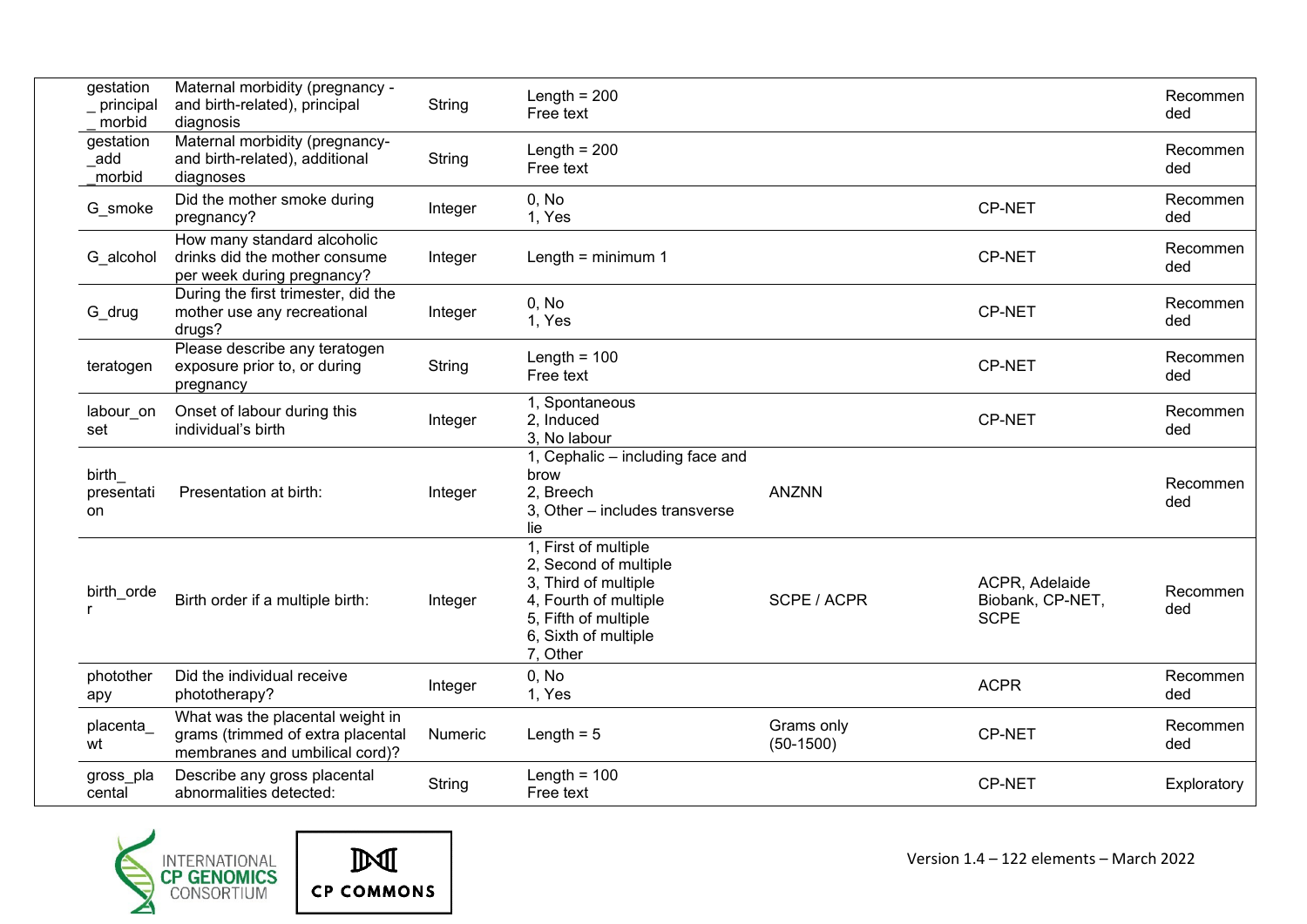| histo plac<br>ental        | Describe any histological<br>placental abnormalities detected:                            | String  | Length = $100$<br>Free text                                                                                                                                                                                                                                                                                                                                                                                                                            |                  | CP-NET             | Exploratory |
|----------------------------|-------------------------------------------------------------------------------------------|---------|--------------------------------------------------------------------------------------------------------------------------------------------------------------------------------------------------------------------------------------------------------------------------------------------------------------------------------------------------------------------------------------------------------------------------------------------------------|------------------|--------------------|-------------|
| mat_ht                     | What was the maternal height at<br>beginning of pregnancy with this<br>individual?        | Numeric | Length = $minimum 3$ ]                                                                                                                                                                                                                                                                                                                                                                                                                                 | Centimetres only | Adelaide Biobank   | Exploratory |
| mat_wt                     | What was the maternal weight at<br>the beginning of the pregnancy<br>with this pregnancy? | Numeric | Length = $minimum 2$<br>Grams only<br>Adelaide Biobank                                                                                                                                                                                                                                                                                                                                                                                                 |                  | Exploratory        |             |
| gravidity                  | Total number of confirmed<br>pregnancies prior to this<br>individual:                     | Integer | Length = $minimum 1$                                                                                                                                                                                                                                                                                                                                                                                                                                   |                  | <b>CP-NET</b>      | Exploratory |
| birth facili<br>ty         | What facility was the individual<br>born in?                                              | Integer | 1, Non tertiary hospital - Born in<br>a hospital without a level III<br>neonatal intensive care nursery.<br>2, Tertiary hospital - Born in a<br>hospital with a level III neonatal<br>intensive care nursery.<br>3, Home birth - Birth planned for<br>and occurred at home.<br>4, Born before arrival - Born at<br>home (unplanned event), or in<br>an ambulance, or any other area<br>outside a hospital with obstetric<br>facilities.<br>99, Unknown | <b>ANZNN</b>     |                    | Exploratory |
| mag_sulp<br>hate           | Was magnesium sulphate<br>administered to the mother during<br>pregnancy?                 | Integer | 0, No<br>1, Yes                                                                                                                                                                                                                                                                                                                                                                                                                                        |                  | ACPR, CP-NET, SCPE | Exploratory |
| labour<br>hyperther<br>mia | Did the mother treat with<br>hyperthermia during labour?                                  | Integer | 0, No<br>1, Yes                                                                                                                                                                                                                                                                                                                                                                                                                                        |                  |                    | Exploratory |

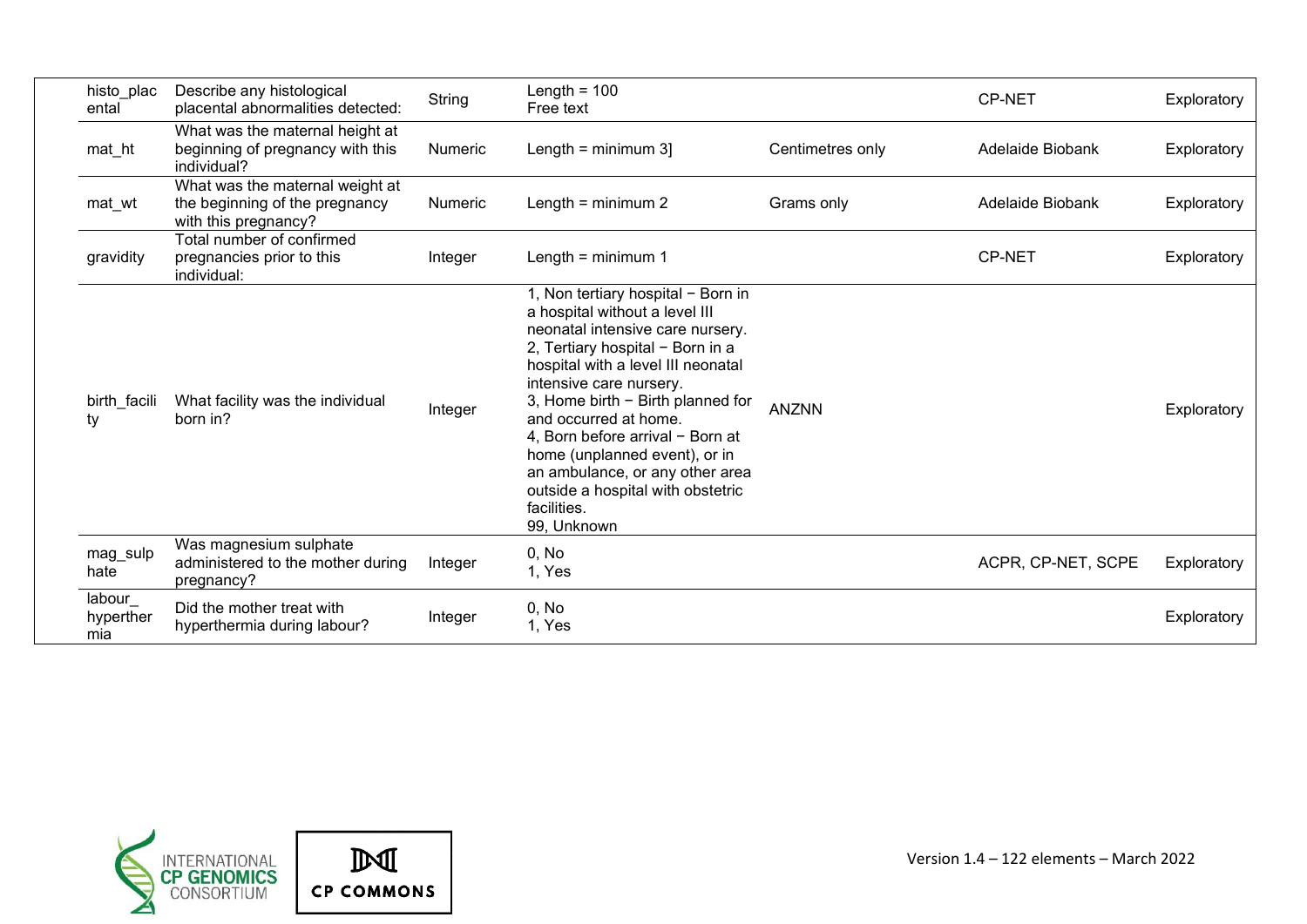# <span id="page-14-0"></span>Clinical Traits (27)

|                        | <b>Field</b><br><b>Name</b>    | <b>Description</b>                                                                                                          | <b>Value</b><br><b>Structure</b> | <b>Value Domain</b>                                                                                                                           | <b>Reference</b>                                                                            | Compatible<br><b>Resources</b>                                                       | <b>Hierarchy</b> |
|------------------------|--------------------------------|-----------------------------------------------------------------------------------------------------------------------------|----------------------------------|-----------------------------------------------------------------------------------------------------------------------------------------------|---------------------------------------------------------------------------------------------|--------------------------------------------------------------------------------------|------------------|
|                        | prim_spa<br>st_topo            | What is the individuals'<br>predominant spastic topography?                                                                 | Integer                          | 1, Left hemiplegia<br>2, Right hemiplegia<br>3, Diplegia<br>4, Quadriplegia                                                                   |                                                                                             | ACPR, Adelaide<br>Biobank, SCPE, CP-<br><b>NET</b>                                   | Core             |
|                        | second<br>motor                | What is the secondary motor type<br>that the individual presents with?                                                      | Integer                          | 1, Spastic<br>2, Dyskinetic - Dystonic<br>3, Dyskinetic - Choreoathetosis<br>4, Ataxic<br>5, Hypotonic                                        |                                                                                             |                                                                                      | Core             |
|                        | second<br>motor lat<br>erality | What is the laterality of the<br>individuals' secondary motor<br>type?                                                      | Integer                          | 1, Unilateral<br>2, Bilateral                                                                                                                 | <b>SCPE</b>                                                                                 |                                                                                      | Core             |
|                        | second s<br>past_topo          | Additional description of<br>dyskinesia presentation                                                                        | Integer                          | 1, Left hemiplegia<br>2, Right hemiplegia<br>3, Diplegia<br>4, Quadriplegia                                                                   |                                                                                             |                                                                                      | Core             |
| <b>Clinical Traits</b> | second_n<br>dd                 | Does the individual have another<br>neurodevelopmental disability?                                                          | Integer                          | 0, No<br>1, Yes                                                                                                                               |                                                                                             | ACPR, Adelaide<br>Biobank, CP-NET,<br><b>NINDS</b>                                   | Core             |
|                        | epilepsy_t<br>ype              | If the individual has epilepsy, what<br>type of epilepsy?                                                                   | String                           | Length = $100$<br>Free text                                                                                                                   |                                                                                             |                                                                                      | Core             |
|                        | id                             | Does the child have an intellectual<br>impairment?                                                                          | Integer                          | 0, No<br>1, Yes                                                                                                                               |                                                                                             | ACPR, Adelaide<br>Biobank, CP-NET,<br><b>SCPE</b>                                    | Core             |
|                        | id severit<br>٧                | If the individual has an intellectual<br>impairment, what is the severity of<br>the impairment?<br>(ICD10 codes F70 to F73) | Integer                          | 1, Mild (IQ50 - 69)<br>2, Moderate (IQ 35 - 49)<br>3, Severe (IQ 20 - 34)<br>4, Profound ( $IQ < 20$ )<br>5, Impairment unspecified (IQ < 50) | <b>SCPE</b>                                                                                 | ACPR, SCPE<br>These are equivalent to<br>ICD-10 F70-73, F79.<br>Equivalent HPO codes | Core             |
|                        | autism                         | Does this individual been<br>diagnosed with an Autism<br>Spectrum Disorder (ASD)?                                           | Integer                          | 0, No<br>1, Yes                                                                                                                               |                                                                                             | CP-NET                                                                               | Core             |
|                        | autism_se<br>verity            | If the individual has an ASD, what<br>is the severity (according to DSM-<br>$5)$ :                                          | Integer                          | 1, Level 1: Requiring support<br>2, Level 2: Requiring substantial<br>support<br>3, Level 3: Requiring very<br>substantial support            | Diagnostic and<br><b>Statistical Manual of</b><br>Mental Disorders, 5th<br>Edition (DSM-5). |                                                                                      | Core             |

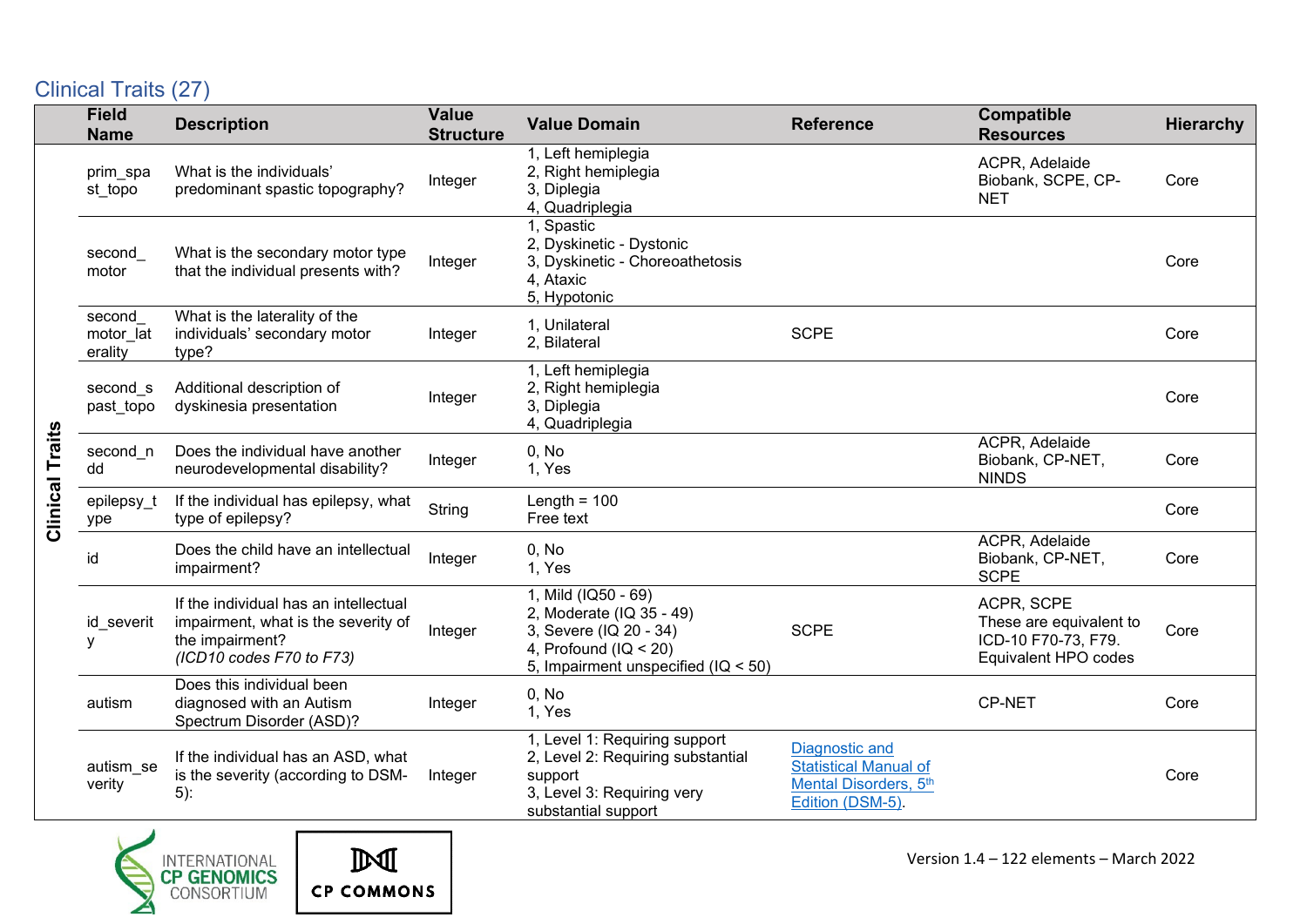| adhd                              | Does the individual have an<br><b>Attention Deficit / Hyperactivity</b><br>Disorder (ADHD)?            | Integer | 0, No<br>1, Yes                                                                                                                                                                                                                                                                                                             |                                                                                                    | <b>CP-NET</b>                                            | Core |
|-----------------------------------|--------------------------------------------------------------------------------------------------------|---------|-----------------------------------------------------------------------------------------------------------------------------------------------------------------------------------------------------------------------------------------------------------------------------------------------------------------------------|----------------------------------------------------------------------------------------------------|----------------------------------------------------------|------|
| adhd_typ<br>e                     | If the individual has ADHD, what<br>type of ADHD (according to DSM-<br>$5)$ ?                          | Integer | 1, Primarily Hyperactive-Impulsive<br><b>ADHD</b><br>2, Primarily Inattentive ADHD<br>(formerly called ADD)<br>3, Combined Type ADHD                                                                                                                                                                                        | <b>Diagnostic and</b><br><b>Statistical Manual of</b><br>Mental Disorders, 5th<br>Edition (DSM-5). |                                                          | Core |
| adhd sev<br>erity                 | If the individual has an ADHD,<br>what is the severity of the ADHD<br>(according to the DSM-5):        | Integer | 1, Mild<br>2, Moderate<br>3, Severe                                                                                                                                                                                                                                                                                         | <b>Diagnostic and</b><br><b>Statistical Manual of</b><br>Mental Disorders, 5th<br>Edition (DSM-5). |                                                          | Core |
| visual_im<br>pairment             | Does the individual have a visual<br>impairment?                                                       | Integer | 0, No<br>1, Yes                                                                                                                                                                                                                                                                                                             |                                                                                                    | ACPR, SCPE, CP-NET,<br>Adelaide Biobank,<br><b>NINDS</b> | Core |
| visual se<br>verity               | If the individual has a visual<br>impairment, please describe:                                         | String  | Length = $100$<br>Free text                                                                                                                                                                                                                                                                                                 |                                                                                                    | <b>SCPE</b>                                              | Core |
| hearing i<br>mpairmen             | Does the individual have a<br>hearing impairment?                                                      | Integer | 0. No<br>1, Yes                                                                                                                                                                                                                                                                                                             |                                                                                                    | ACPR, Adelaide<br>Biobank, CP-NET,<br><b>SCPE, NINDS</b> | Core |
| hearing_s<br>everity              | If the individual has a hearing<br>impairment, please describe:                                        | String  | Length = $100$<br>Free text                                                                                                                                                                                                                                                                                                 |                                                                                                    | <b>SCPE</b>                                              | Core |
| congenital<br>_anomali<br>es      | Does the individual have any<br>congenital anomalies?                                                  | Integer | 0, No<br>1, Yes                                                                                                                                                                                                                                                                                                             |                                                                                                    | ACPR, CP-NET,<br>Adelaide Biobank                        | Core |
| congenital<br>_anomali<br>es_type | If the individual has a congenital<br>anomaly/ies, which major<br>anatomical system/s are<br>involved? | Integer | 1, Nervous system<br>2, Cardiovascular system<br>3, Respiratory system<br>4, Gastrointestinal system<br>5, Genital organs<br>6, Urinary system<br>7, Musculature system<br>8, Skeletal system<br>9, Integumentary system (skin)<br>10, Eye, face, and neck<br>11, Chromosomal<br>12, Metabolic<br>13, Haematological/immune |                                                                                                    | <b>CP-NET</b>                                            | Core |

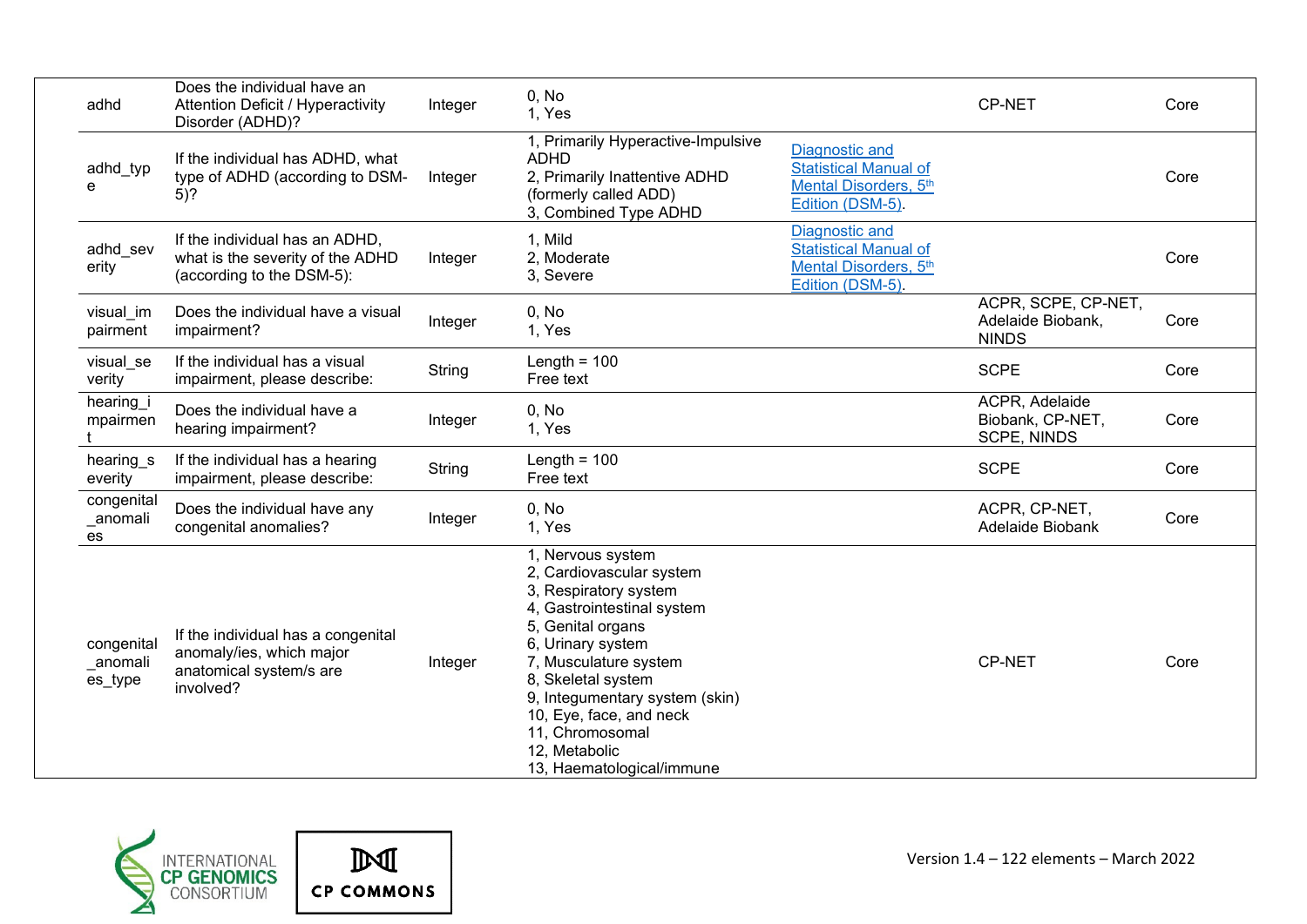| congenital<br>_anomali<br>es_detail | Please describe any reportable<br>congenital anomalies:                                                                              | String  | Length = $100$<br>Free text                            |               |                                   | Recommen<br>ded |
|-------------------------------------|--------------------------------------------------------------------------------------------------------------------------------------|---------|--------------------------------------------------------|---------------|-----------------------------------|-----------------|
| second n<br>dd other                | Please describe any additional<br>NDD (i.e. Global developmental<br>delay, Tourette's etc) that have<br>not been reported elsewhere: | String  | Length $= 250$<br>Free text                            |               | ACPR, Adelaide<br>Biobank, CP-NET | Recommen<br>ded |
| radiology<br>_text                  | Please describe any relevant<br>radiological findings:                                                                               | String  | Length = $100$<br>Free text                            |               |                                   | Recommen<br>ded |
| prim_dysk<br>inesia<br>type_        | If dyskinetic is predominant motor<br>type, is the movement:                                                                         | Integer | 1, Focal<br>2. Generalised                             |               |                                   | Exploratory     |
| second<br>dyskinesi<br>a type       | If dyskinetic is second motor type,<br>is the movement:                                                                              | Integer | 1, Focal<br>2, Generalised                             |               |                                   | Exploratory     |
| chronic<br>pain                     | Has the individual reported<br>experiencing chronic pain?                                                                            | Integer | 0, No<br>1, Yes - self report<br>2, Yes - proxy report |               |                                   | Exploratory     |
| chronic<br>pain_age                 | At what age was chronic pain<br>reported?                                                                                            | Integer | Length = $1-3$                                         | Age in months |                                   | Exploratory     |
| chronic_<br>pain<br>measure         | What validated outcome measure<br>was used to assess chronic pain?                                                                   | String  | Length = $100$<br>Free text                            |               |                                   | Exploratory     |

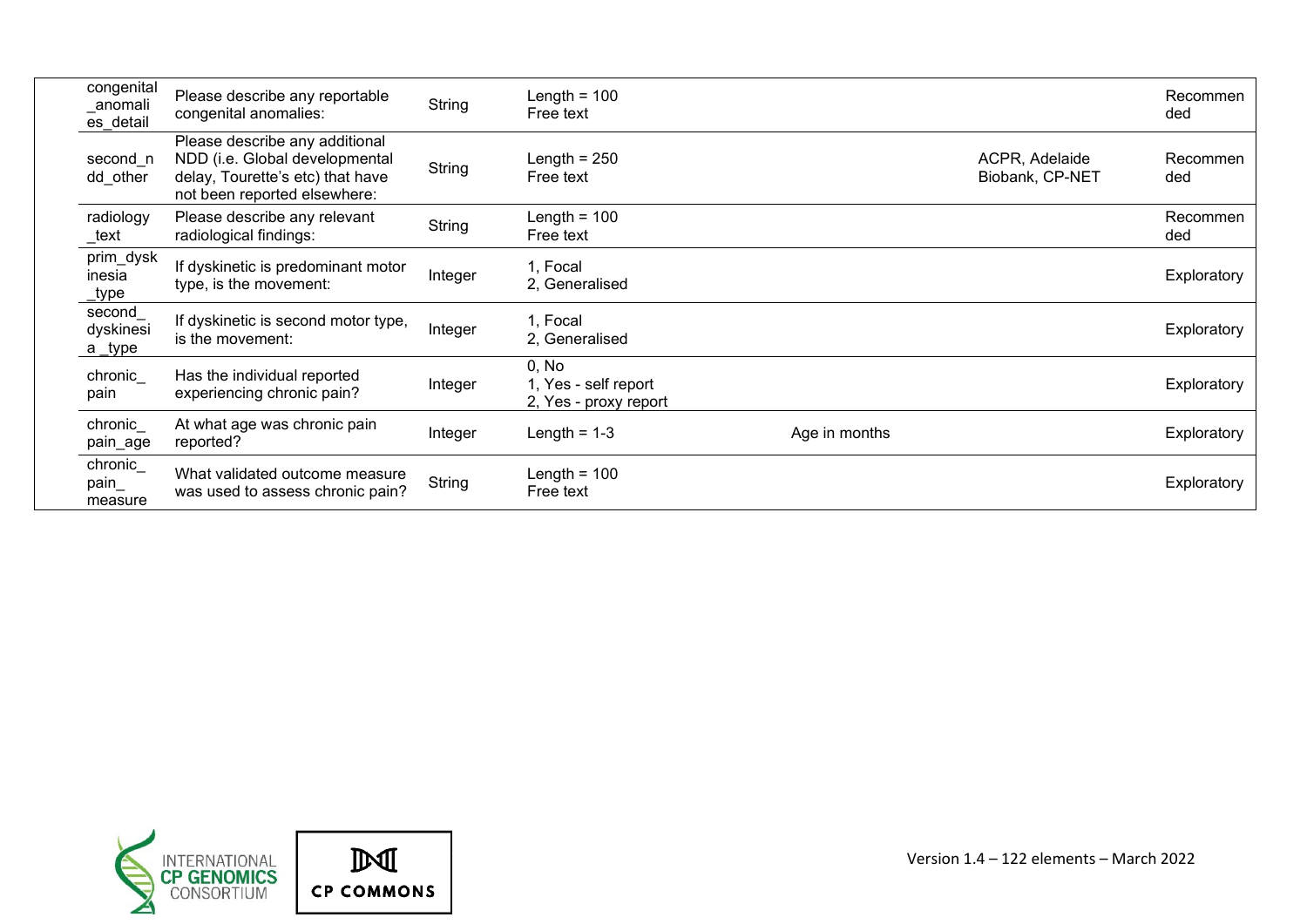# <span id="page-17-0"></span>CP-Specific Assessments (13)

|                         | <b>Field</b><br><b>Name</b> | <b>Description</b>                                                                 | <b>Value</b><br><b>Structure</b> | <b>Value Domain</b>                                                                                                                                                                                                                                                                                                                                                                                                                                                                                                                                                                                                                                                                                                                                                                                                                                                                                                                                                                                                                                                                                             | <b>Reference</b>                                                                                        | Compatible<br><b>Resources</b>                    | <b>Hierarchy</b> |
|-------------------------|-----------------------------|------------------------------------------------------------------------------------|----------------------------------|-----------------------------------------------------------------------------------------------------------------------------------------------------------------------------------------------------------------------------------------------------------------------------------------------------------------------------------------------------------------------------------------------------------------------------------------------------------------------------------------------------------------------------------------------------------------------------------------------------------------------------------------------------------------------------------------------------------------------------------------------------------------------------------------------------------------------------------------------------------------------------------------------------------------------------------------------------------------------------------------------------------------------------------------------------------------------------------------------------------------|---------------------------------------------------------------------------------------------------------|---------------------------------------------------|------------------|
| CP-Specific Assessments | <b>MRICS</b>                | <b>Predominant Brain Pattern</b><br>(Expanded MRI<br><b>Classification System)</b> | Integer                          | 1, (A) Maldevelopments<br>2, (A.1) Maldevelopments - Disorders of cortical<br>development (proliferation and/or migration and/or<br>organisation)<br>3, (A.3) Maldevelopments - Other (ex:<br>holoprosencephaly, Dandy-Walker formation, corpus<br>callosum agenesis, cerebellar hypoplasia)<br>4, (B) Predominant White Matter Injury (PWMI)<br>5, (B.1) PWMI - PVL (mild/severe)<br>6, (B.2) PWMI - Sequelae of IVH or PVH infarction<br>7, (B.3) PWMI - Combination of PVL and IVH sequelae<br>8, (C) Predominant Grey Matter Injury (PGMI)<br>9, (C.1) PGMI - Basal ganglia / thalamus legions<br>(mild/moderate/severe)<br>10, (C.2) PGMI - Cortico-subcortical lesions only<br>(watershed legions in parasagittal distribution /<br>mutlicystic encephalomalacia) not covered under C3<br>11, (C.3) PGMI - Arterial infarctions (middle cerebral<br>artery / other)<br>12, (D) Miscellaneous changes (ex: cerebellar atrophy,<br>cerebral atrophy, delayed myelination,<br>ventriculomegaly not covered under B, haemorrhage<br>not covered under B, brainstem lesions, calcifications)<br>13, (E) Normal | For further<br>information on this<br>classification,<br>please refer to<br>Himmelmann et al.,<br>2016. | ACPR, SCPE                                        | Core             |
|                         | <b>MACS</b>                 | <b>Manual Ability Classification</b><br>System (MACS)© Score                       | Integer                          | 1, MACS I<br>2, MACS II<br>3, MACS III<br>4, MACS IV<br>5, MACS V                                                                                                                                                                                                                                                                                                                                                                                                                                                                                                                                                                                                                                                                                                                                                                                                                                                                                                                                                                                                                                               | For further<br>information on this<br>classification,<br>please refer to<br>Öhrvall et al., 2010        | ACPR, CP-NET,<br>SCPE, Adelaide<br>Biobank, NINDS | Recommen<br>ded  |
|                         | <b>CFCS</b>                 | <b>Communication Function</b><br><b>Classification System</b><br>(CFCS)© Score     | Integer                          | 1, CFCS1<br>2, CFCS II<br>3, CFCS III<br>4, CFCS IV<br>5, CFCS V                                                                                                                                                                                                                                                                                                                                                                                                                                                                                                                                                                                                                                                                                                                                                                                                                                                                                                                                                                                                                                                | For further<br>information on this<br>classification,<br>please refer to<br>Hidecker et al.,<br>2011.   | ACPR, CP-NET,<br><b>NINDS</b>                     | Recommen<br>ded  |



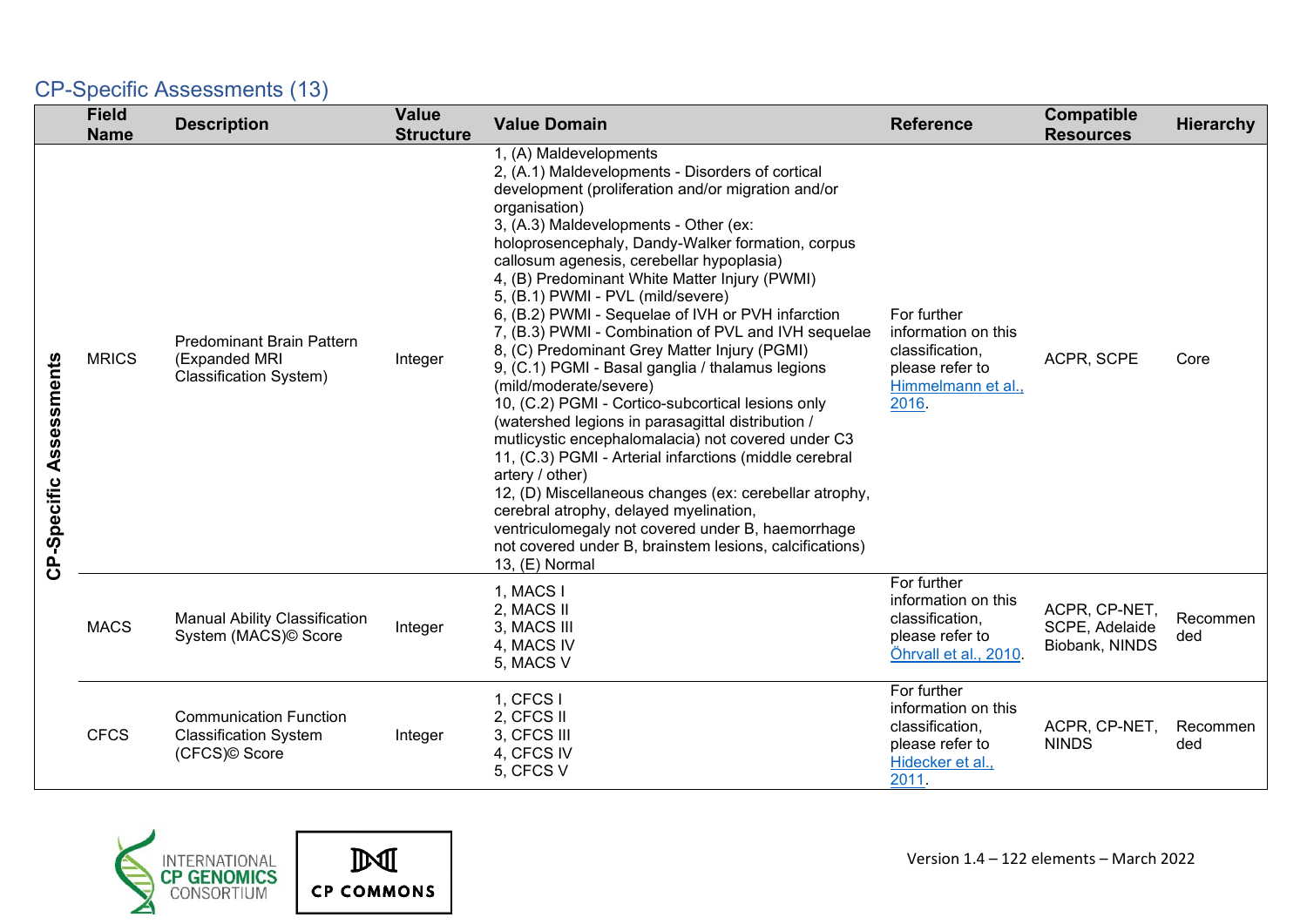| <b>BFMF</b>      | <b>Bimanual Fine Motor</b><br>Function (BFMF)© Score                                                    | Integer | 1, BFMF I<br>2, BFMF II<br>3, BFMF III<br>4, BFMF IV<br>5, BFMF V                 | For further<br>information on this<br>classification,<br>please refer to<br>Himmelmann et al.,<br>2016. | <b>SCPE, NINDS</b>          | Recommen<br>ded |
|------------------|---------------------------------------------------------------------------------------------------------|---------|-----------------------------------------------------------------------------------|---------------------------------------------------------------------------------------------------------|-----------------------------|-----------------|
| <b>VIKING</b>    | Viking Speech Scale score                                                                               | Integer | 1, Score I<br>2. Score II<br>3, Score III<br>4, Score IV                          | For further<br>information on this<br>classification,<br>please refer to<br>Pennington et al.,<br>2013. | ACPR, SCPE,<br><b>NINDS</b> | Recommen<br>ded |
| <b>EDACS</b>     | Eating and Drinking Ability<br><b>Classification System</b>                                             | Integer | 1, EDACS I<br>2, EDACS II<br>3, EDACS III<br>4, EDACS IV<br>5, EDACS V            | For further<br>information on this<br>classification,<br>please refer to<br>Sellers et al., 2013.       | ACPR, NINDS                 | Recommen<br>ded |
| swallowin<br>g   | Describe the participants<br>eating/drinking/swallowing:                                                | Integer | 1, Standard mean for age - no modifications required<br>2, Requires modified diet |                                                                                                         |                             | Recommen<br>ded |
| <b>GM</b>        | Was a General Movements<br>Assessment performed at 12<br>weeks of age, and if so what<br>was the score? | Integer | 0. No<br>1, Yes, normal<br>2, Yes, abnormal fidgety<br>3, Yes, absent fidgety     | For further<br>information on this<br>classification,<br>please refer to<br>Einspieler et al.,<br>2005  | ACPR, NINDS                 | Recommen<br>ded |
| <b>HINE</b>      | Was the Hammersmith Infant<br><b>Neurological Examination</b><br>(HINE) performed?                      | Integer | 0, No<br>1, Yes                                                                   | For further<br>information on this<br>classification,<br>please refer to the<br>Hammersmith<br>website. |                             | Recommen<br>ded |
| HINE_ag<br>e     | If the HINE was performed,<br>at what age was the<br>assessment performed?                              | Integer | Length = $1-2$                                                                    | Corrected age in<br>months<br>$(2-24)$                                                                  |                             | Recommen<br>ded |
| HINE out<br>come | If the HINE was performed,<br>what was the outcome of the<br>assessment?                                | Integer | Length $= 2$                                                                      | $0 - 78$                                                                                                |                             | Recommen<br>ded |
| <b>ICF</b>       | <b>WHO Disability Assessment</b><br>Schedule 2.0                                                        | Integer | Length $=1-3$                                                                     | Please report the<br>individuals<br><b>WHODAS 2.0</b><br>score (0-100)                                  | <b>NINDS</b>                | Recommen<br>ded |



 $\mathbb{M}$ 

**CP COMMONS**